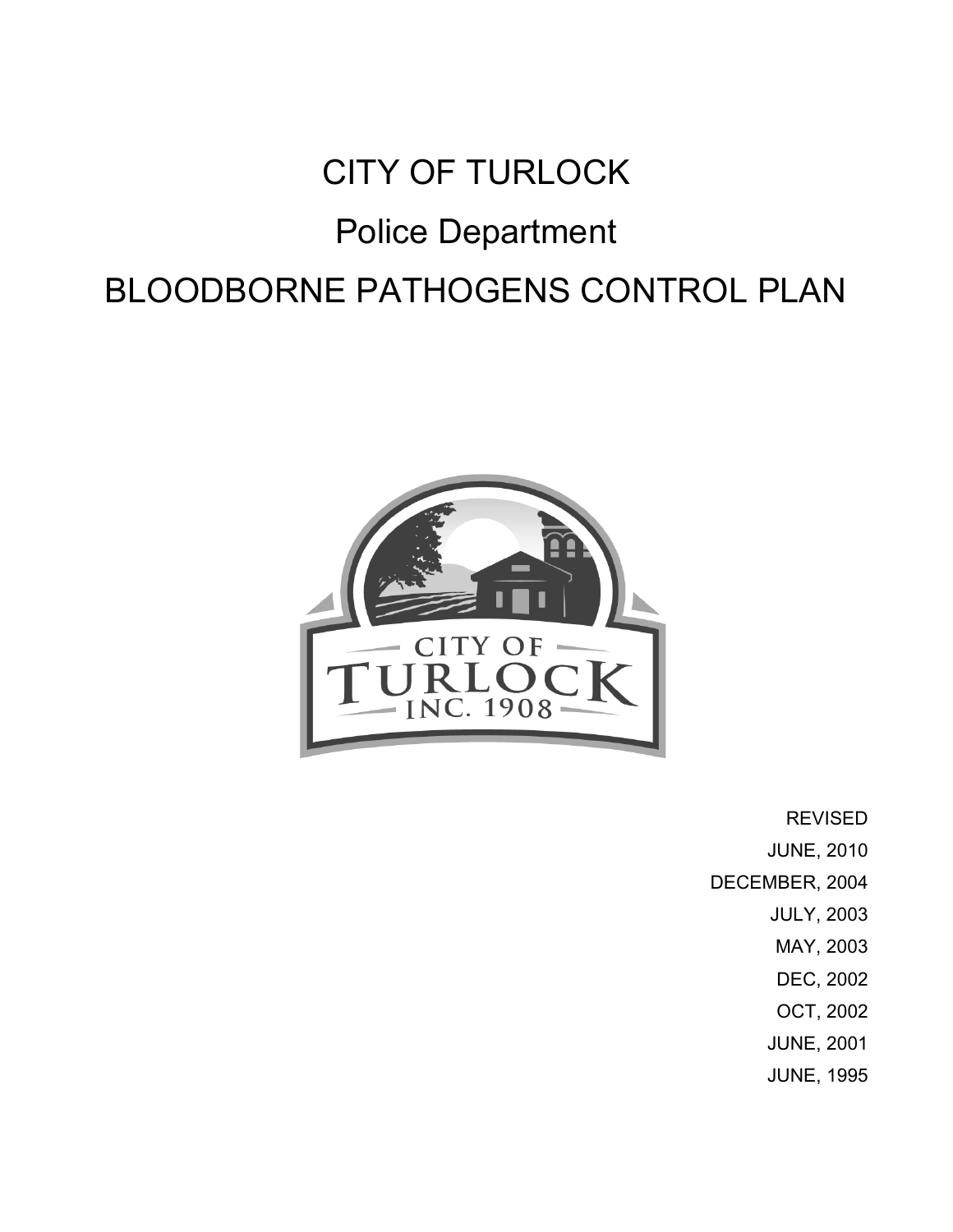# Table of Contents

| Level A Employees<br>Level B Employees                                       | $-4-$<br>$-4-$ |
|------------------------------------------------------------------------------|----------------|
| Level C Employees                                                            | $-5-$          |
|                                                                              |                |
| <b>Engineering and Work Practice Controls</b>                                | $-5-$          |
| <b>Personal Protective Equipment</b><br>Housekeeping                         | $-6-$<br>$-8-$ |
| Laundry                                                                      | $-9-$          |
|                                                                              |                |
|                                                                              |                |
| <b>Hepatitis B Vaccination</b>                                               | $-10-$         |
| Post-exposure Evaluation and Follow-up                                       | $-11-$         |
| Administration of Post-exposure Evaluation and Follow-up                     | $-12-$         |
| Procedures for Evaluating the Circumstances Surrounding an Exposure Incident | $-12-$         |
|                                                                              |                |
| Labels                                                                       | $-13-$         |
|                                                                              |                |
|                                                                              |                |
| <b>Medical Records</b>                                                       | $-15-$         |
| <b>Training Records</b>                                                      | $-15-$         |
| Availability                                                                 | $-15-$         |
| Sharps Injury Log                                                            | $-16-$         |
|                                                                              |                |
|                                                                              |                |
|                                                                              |                |
|                                                                              |                |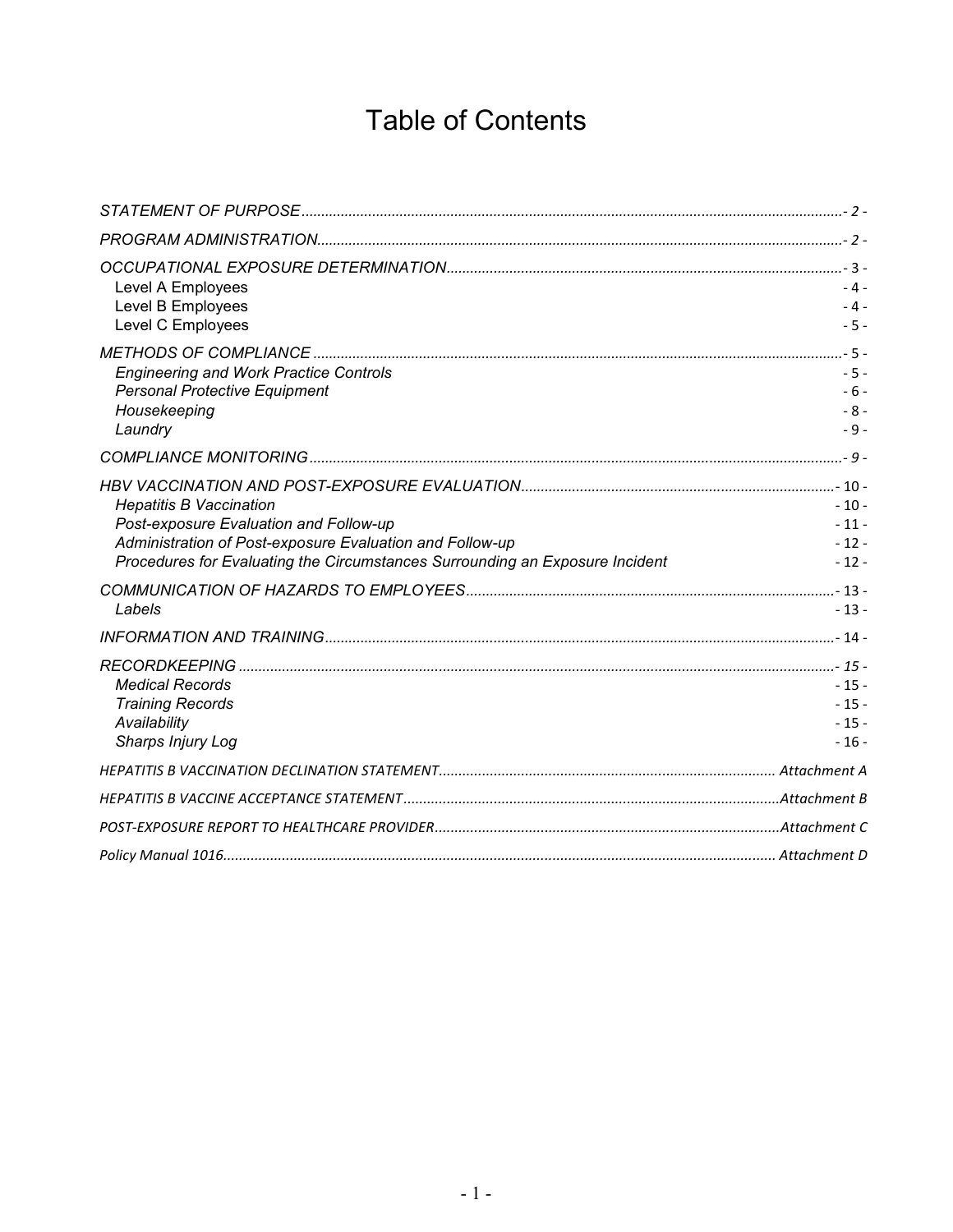# STATEMENT OF PURPOSE

The City of Turlock strives to provide a safe and healthful workplace for employees. The purpose of this plan is to prevent or minimize employees' occupational exposure to blood and Other Potentially Infectious Materials (OPIM), by establishing, implementing and maintaining an effective exposure control plan as required by the bloodborne pathogens regulation in the California Code of Regulations, Title 8, Section 5193 and OSHA 1910.1030

A copy of this plan is kept in Human Resources, and is available for review by any employee at any time. This plan can also be found on the City of Turlock intranet.

The plan will be reviewed and updated no less than annually and whenever:

- New tasks are implemented, or;
- Tasks are changed, or;
- New employee positions with potential exposure are added, or;
- An exposure incident indicates the need for a revision in the plan.

# PROGRAM ADMINISTRATION

- The Professional Standards Sergeant is (are) responsible for implementation of the Exposure Control Plan. The Professional Standards Sergeant will maintain, review, and update the ECP at least annually, and whenever necessary to include new or modified tasks and procedures. Contact location/phone number: 664-7318.
- Those employees who are determined to have occupational exposure to blood or other potentially infectious materials (OPIM) must comply with the procedures and work practices outlined in this ECP.
- The Sergeant with oversight of Safety and Personal Equipment will provide and maintain all necessary personal protective equipment (PPE), engineering controls (e.g., sharps containers), labels, and red bags as required by the standard. The Sergeant with oversight of Safety and Personal Equipment will ensure that adequate supplies of the aforementioned equipment are available in the appropriate sizes. Contact location: Field Operations.
- The Office of the Chief of Police will be responsible for ensuring that all medical actions required by the standard are performed and that appropriate employee health and OSHA records are maintained. Contact location/phone number: 664-7302.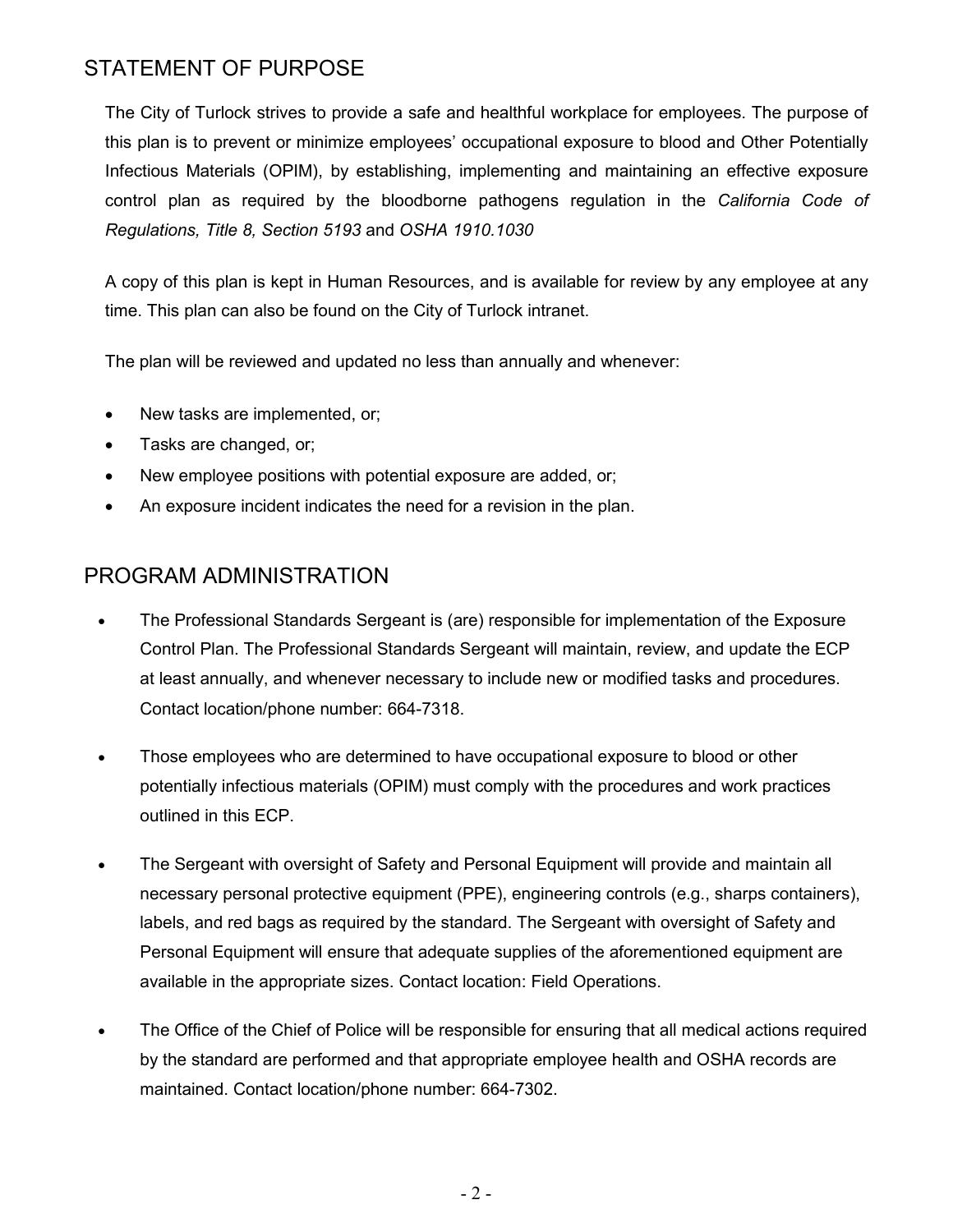- Personnel identified by the Professional Standards Sergeant will be responsible for training, documentation of training, and making the written ECP available to employees, OSHA, and NIOSH representatives. Contact location/phone number: 664-7318.
- Personnel identified by the Professional Standards Sergeant are required to be knowledgeable in the subject matter covered by the elements contained in the training program as it relates to the workplace that the training will address. One way, but not the only way, knowledge can be demonstrated is the fact that the personnel identified by the Professional Standards Sergeant received specialized training. In addition to demonstrating expertise in the area of the occupational hazard of bloodborne pathogens, the trainer must be familiar with the manner in which the elements in the training program relate to the particular workplace.

### OCCUPATIONAL EXPOSURE DETERMINATION

City of Turlock employees have occupational exposure to bloodborne pathogens. Occupational exposure means reasonably anticipated skin, eye, mucous membrane, or parenteral contact with blood or OPIM (including various contaminated body fluids, unfixed human tissues or organs other than skin, and other materials known or reasonably likely to be infected with human immunodeficiency virus [HIV] or hepatitis B virus [HBV] or hepatitis C virus [HCV]) that may result from the performance of an employee's duties. Reasonably anticipated contact includes the potential for contact as well as actual contact with blood or OPIM and consists of, among others, contact with blood or OPIM and incidents of needle sticks. Exposure determinations are made based on job description and without regard for the use of Personal Protective Equipment (PPE).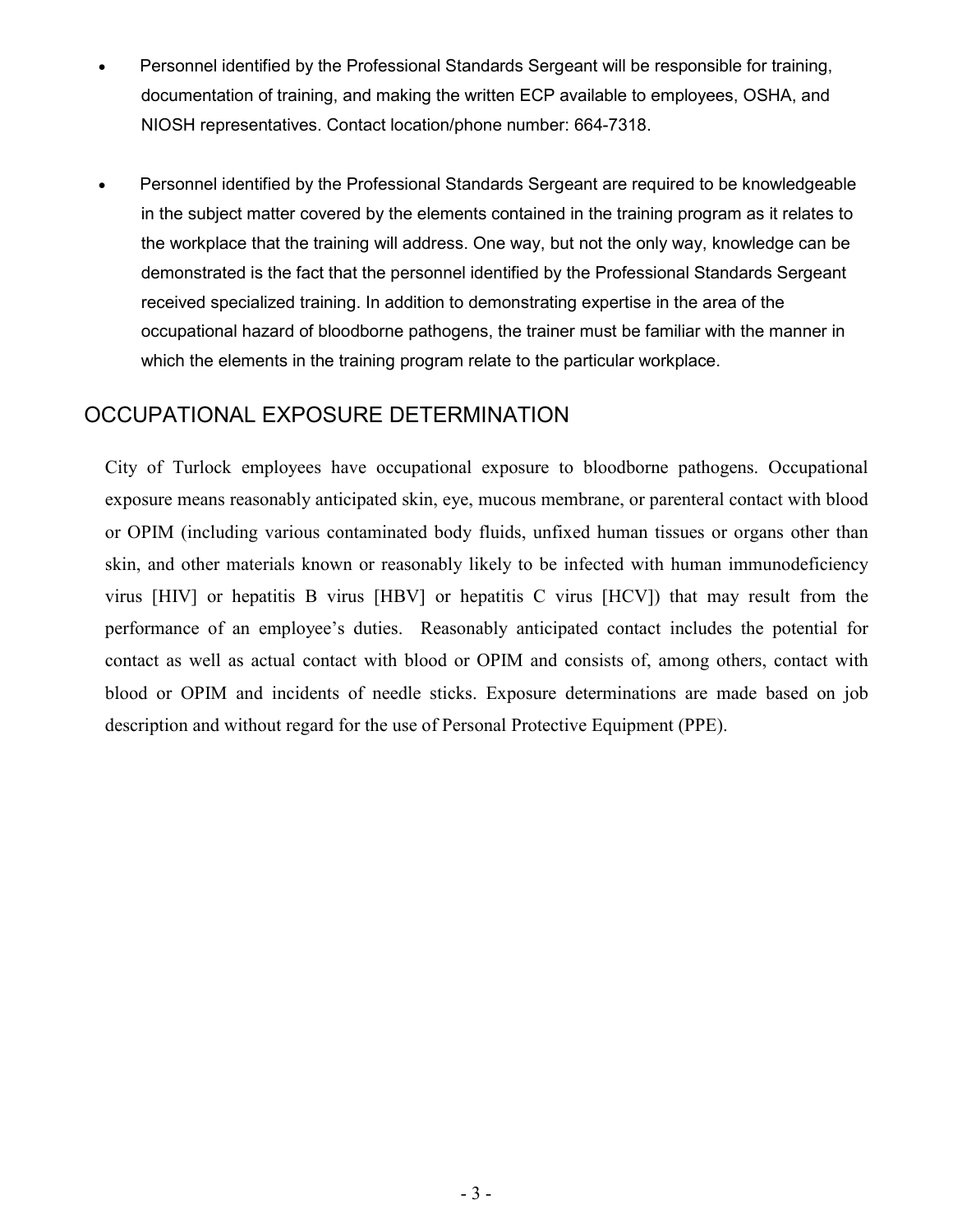Level A Employees: The following job classifications have been identified as those in which all employees have occupational exposure to blood or other potentially infectious materials:

| <b>Job Title</b>              | <b>Tasks in Which Exposure</b>                                | <b>Engineering/Work Place</b>                                                                                                                                                        |
|-------------------------------|---------------------------------------------------------------|--------------------------------------------------------------------------------------------------------------------------------------------------------------------------------------|
|                               | <b>Might Occur</b>                                            | <b>Controls</b>                                                                                                                                                                      |
| <b>Police Sergeant</b>        | First Aide, CPR, Patient Care,<br>Arrests, Cleaning Equipment | Department-wide training &<br>updates re: exposure<br>cautions, Turlock Police<br>Department Policy #1016,<br>CPR Mask & rubber gloves<br>available, sharps containers<br>available. |
| <b>Police Corporal</b>        | First Aide, CPR, Patient Care,<br>Arrests, Cleaning Equipment | Same as above                                                                                                                                                                        |
| <b>Police Detective</b>       | First Aide, CPR, Patient Care,<br>Arrests, Cleaning Equipment | Same as above                                                                                                                                                                        |
| Police Officer I/II           | First Aide, CPR, Patient Care,<br>Arrests, Cleaning Equipment | Same as above                                                                                                                                                                        |
| <b>Police Officer Reserve</b> | First Aide, CPR, Patient Care,<br>Arrests, Cleaning Equipment | Same as above                                                                                                                                                                        |

Level B Employees: The following job classifications have been identified as those in which some employees have occupational exposure to blood or other potentially infectious materials:

| <b>Job Title</b>                                | Tasks in Which Exposure<br><b>Might Occur</b>                                                                                        | <b>Engineering/Work Place</b><br><b>Controls</b>                                                                                                                                     |
|-------------------------------------------------|--------------------------------------------------------------------------------------------------------------------------------------|--------------------------------------------------------------------------------------------------------------------------------------------------------------------------------------|
| Police Chief                                    | <b>Community Meetings/Events,</b><br>First Aide/CPR, Cleaning<br>Equipment                                                           | Department-wide training &<br>updates re: exposure<br>cautions, Turlock Police<br>Department Policy #1016,<br>CPR Mask & rubber gloves<br>available, sharps containers<br>available. |
| Police Captain                                  | Community Meetings/Events,<br>First Aide/CPR, Cleaning<br>Equipment                                                                  | Same as above                                                                                                                                                                        |
| <b>Police Lieutenant</b>                        | Community Meetings/Events,<br>First Aide/CPR, Cleaning<br>Equipment                                                                  | Same as above                                                                                                                                                                        |
| <b>Community Services Officer I/II</b>          | Community Meetings/Events,<br>First Aide/CPR, Crime Scene<br>Maintenance, Property/Evidence<br>Processing, Cleaning Equipment        | Same as above                                                                                                                                                                        |
| <b>Property and Evidence</b><br>Specialist I/II | <b>Community Meetings/Events,</b><br>First Aide/CPR, Crime Scene<br>Maintenance, Property/Evidence<br>Processing, Cleaning Equipment | Same as above                                                                                                                                                                        |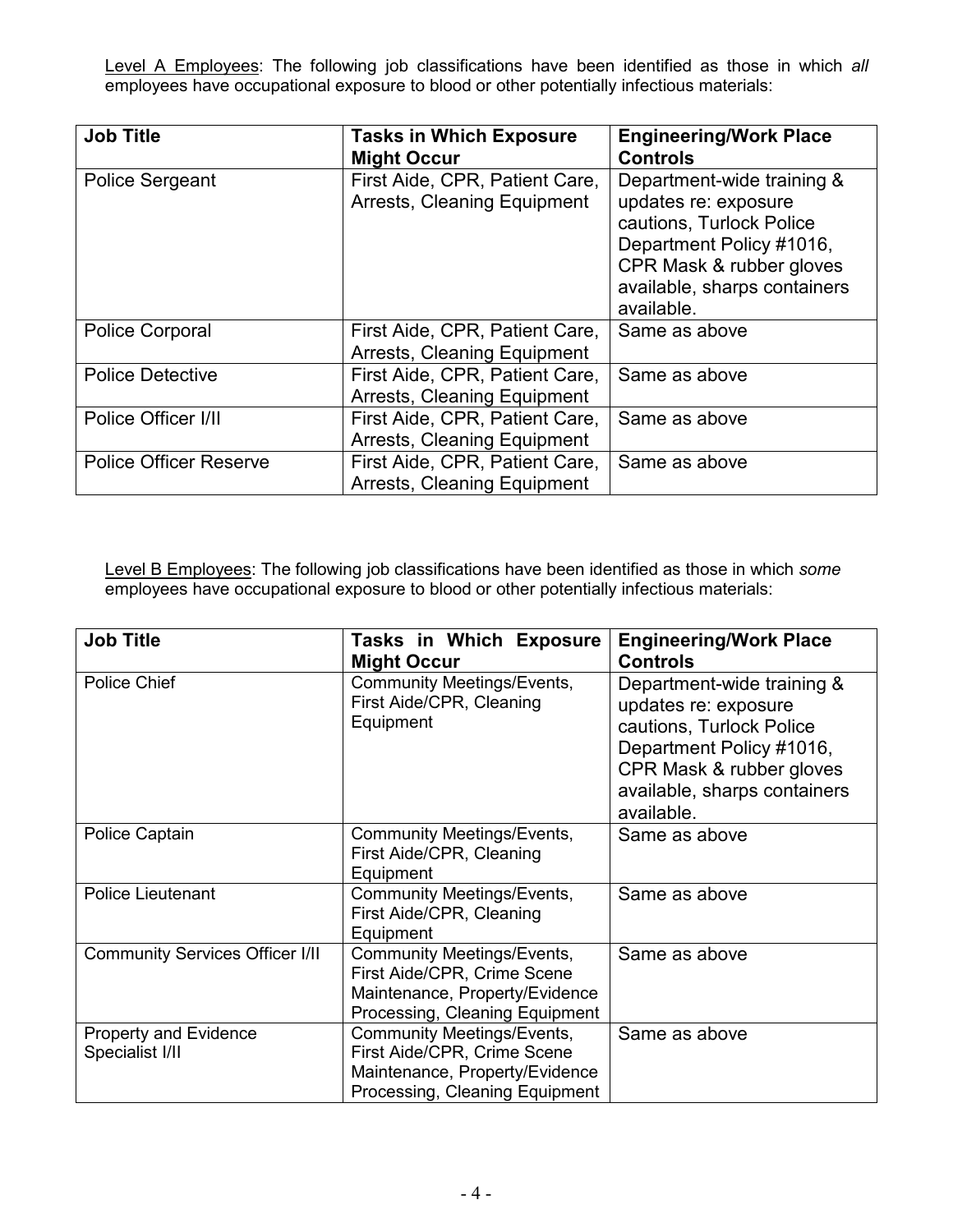Level C Employees: Employees in any other job classification not included in A or B above will be covered under this program only after an occupational exposure has occurred.

# METHODS OF COMPLIANCE

Universal precautions shall be observed to prevent contact with blood or other potentially infectious materials. Under circumstances in which differentiation between body fluid types is difficult or impossible, all body fluids shall be considered potentially infectious materials.

### Engineering and Work Practice Controls

The following work practices are designed to eliminate or minimize employee exposure. All engineering and work practices will be examined thoroughly and modified, if indicated, when an exposure incident occurs. The specific engineering controls and work practice controls used are listed below:

- 1. Needles and Sharps (A sharp includes, but is not limited to needles, needle devices, scalpels, lancets and broken glass.)
	- a. Disposable needles and sharps shall not be bent, recapped, sheared, broken or removed from devices.
	- b. Disposable needles and sharps are placed in closable, puncture resistant containers, which are leak proof on the sides and bottom as soon as possible and labeled with the "Biohazard" symbol or the color red.
	- c. All handling of needles and sharps shall be done in compliance with the engineered sharps prevention system. This includes but is not limited to the use of tongs, tweezers, pliers or other instruments that have been approved as part of the engineered sharps protection system.
	- d. Containers for contaminated sharps will be:
		- i. Made accessible to those employees who are most likely to encounter contaminated materials.
		- ii. Rigid, puncture resistant, leak proof on the sides and bottom.
		- iii. Maintained in a secure location throughout use transport.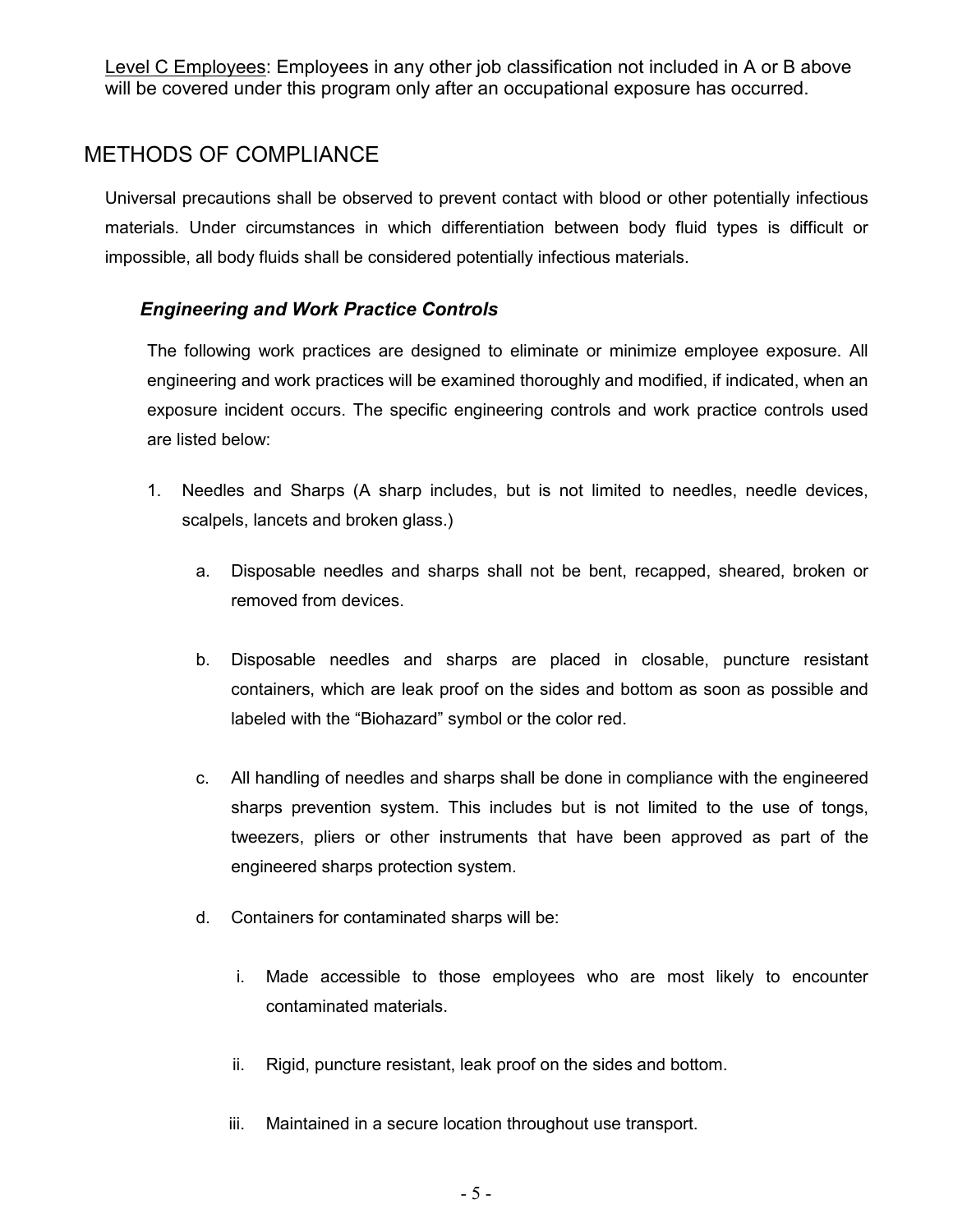- iv. Replaced when they are 3/4's full.
- v. Closed immediately prior to removal or replacement.
- 2. Employees are prohibited from eating, drinking, smoking, applying cosmetics or lip balm and handling contact lenses in work areas where there is a reasonable likelihood of exposure.
	- a. Food and drink shall not be kept in refrigerators, freezers, cabinets, or on shelves, countertops or bench tops where blood or other potentially infectious materials are present.
	- b. All procedures involving blood or other potentially infectious materials will be performed in a manner as to minimize splashing, spraying, splattering and generation of droplets of these substances.
	- c. Mouth pipetting/ suctioning of blood or other potentially infectious material is prohibited.
- 3. Equipment which may become contaminated with blood or other potentially infectious material is examined prior to servicing and is decontaminated, if feasible. If not feasible, a readily observable "Biohazard" label indicating which portions are contaminated shall be affixed to the equipment. This information must be conveyed to all potentially affected employees, service representative and/or the manufacturer, as appropriate.

### Personal Protective Equipment

- 1. Appropriate protective equipment, which does not permit blood or other potentially infectious materials to pass through to or reach the employee's work clothes, street clothes, undergarments, skin, eyes, mouth, or other mucous membranes under normal conditions of use and for the duration of the time which the protective equipment is in use, includes but is not limited to:
	- a. Single use or utility gloves
		- i. Single use gloves are replaced as soon as practical when contaminated and as soon as feasible when torn or punctured.
		- ii. Single use gloves are not washed or decontaminated for reuse.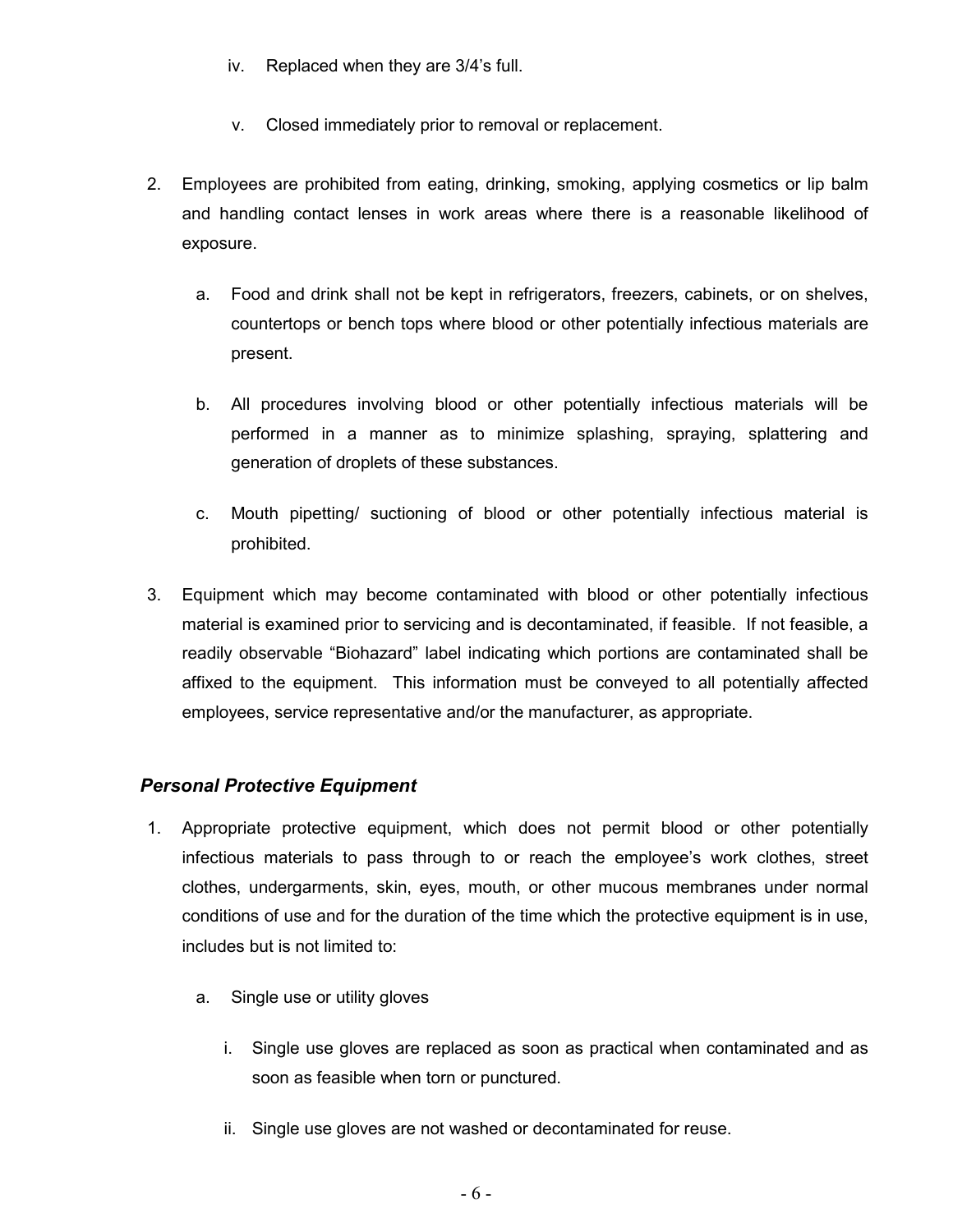- iii. Utility gloves are replaced when there are signs of deterioration or compromise.
- iv. For employees allergic to powdered gloves, one of the following gloves are provided:
	- a) Hypoallergenic gloves
	- b) Glove liners
	- c) Alternate glove type
- b. Gowns or coats
- c. Face shields, masks, or eye protection
	- i. Goggles or glasses with solid side shields or chin length face shields are worn whenever splashes, spray, spatter, or droplets may be generated.
- d. Resuscitation bags or other ventilation devices
- 2. Personal protective gear, in appropriate sizes, which is designed to prevent the passage of potentially infectious materials is provided, at no cost, to all employees covered under this policy and shall be worn whenever in the presence of blood or an OPIM.
- 3. If an employee, temporarily and briefly, declines to use personal protective equipment because, in their professional judgment, it would have prevented the delivery of health care or would have posed an increased hazard to the worker or a co-worker, the City of Turlock will investigate and document the circumstances in order to determine whether changes in procedures should be instituted to prevent such occurrences in the future.
- 4. Personal protective equipment is:
	- a. Removed as soon as feasible following penetration by blood or other potentially infectious material;
	- b. Placed in a designated area or container for storage, washing, decontamination or disposal;
	- c. Removed before leaving the work area.
- 5. Hand washing facilities are readily available in all buildings operated by the City of Turlock.
- 6. Hand washing will be done as soon as feasible after removal of gloves.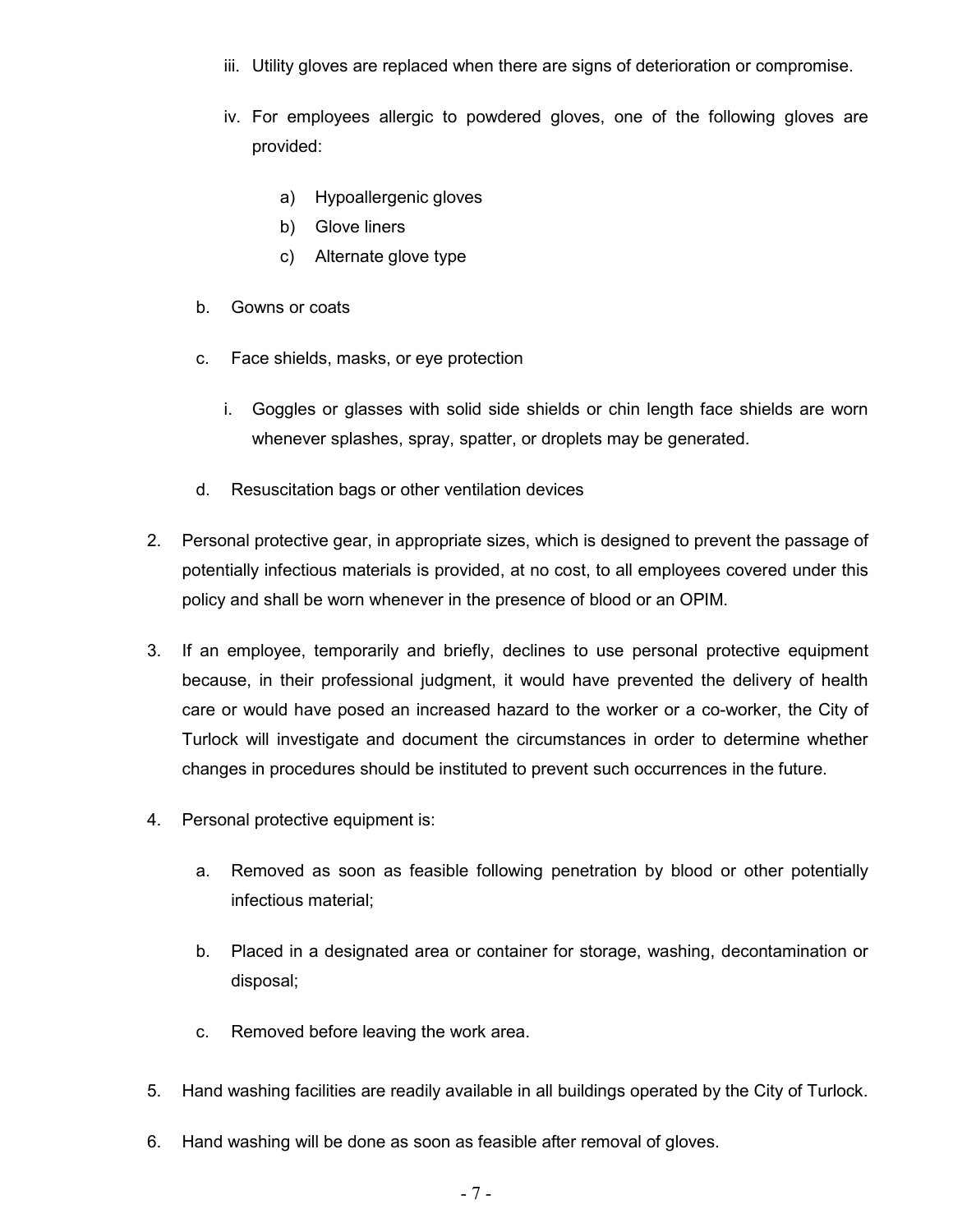- 7. Following contact with blood or other potentially infectious materials:
	- a. Hand washing is done as soon as feasible;
	- b. Skin in contact with infectious materials is washed as thoroughly as possible;
	- c. Mucous membranes in contact with infectious materials will be flushed with water.

#### Refer to Policy Manual § 1016 for information regarding:

#### Housekeeping

- 1. Small spills of blood and other bodily fluids requiring Universal Precautions shall first be removed with absorbent material. The area will then be cleaned and disinfected with an anti-bacterial, veridical, tuberculodial, fungicidal cleaning agent meeting the cleaning guidelines outlined on the agent's directions.
- 2. Large spills of blood shall be flooded with a liquid germicide before cleaning and then disinfected with fresh germicidal chemical after the spill has been removed with absorbent material.
- 3. Chemical germicides that are EPA approved for use as "hospital disinfectants" and are tuberculodial at recommended dilutions can be used for disinfection for the above type spills.
- 4. Soap, hot water and drying are all that is required for most equipment. Electrical equipment may require special procedures that are described in the manufacturer's instructions.
- 5. All bins, pails, cans and similar receptacles intended for reuse, which have a reasonable likelihood for becoming contaminated with blood or other potentially infectious materials, shall be inspected and decontaminated immediately or as soon as feasible on visible contamination.
- 6. Broken glassware, which may be contaminated, shall not be picked up directly with the hands. It shall be cleaned up using mechanical means, such as a brush and dustpan, tongs or other such instruments, outlined in the Engineered Sharps Injury Prevention Guidelines.
- 7. If outside contamination of a regulated waste container occurs, it shall be placed in a second container. The second container shall be: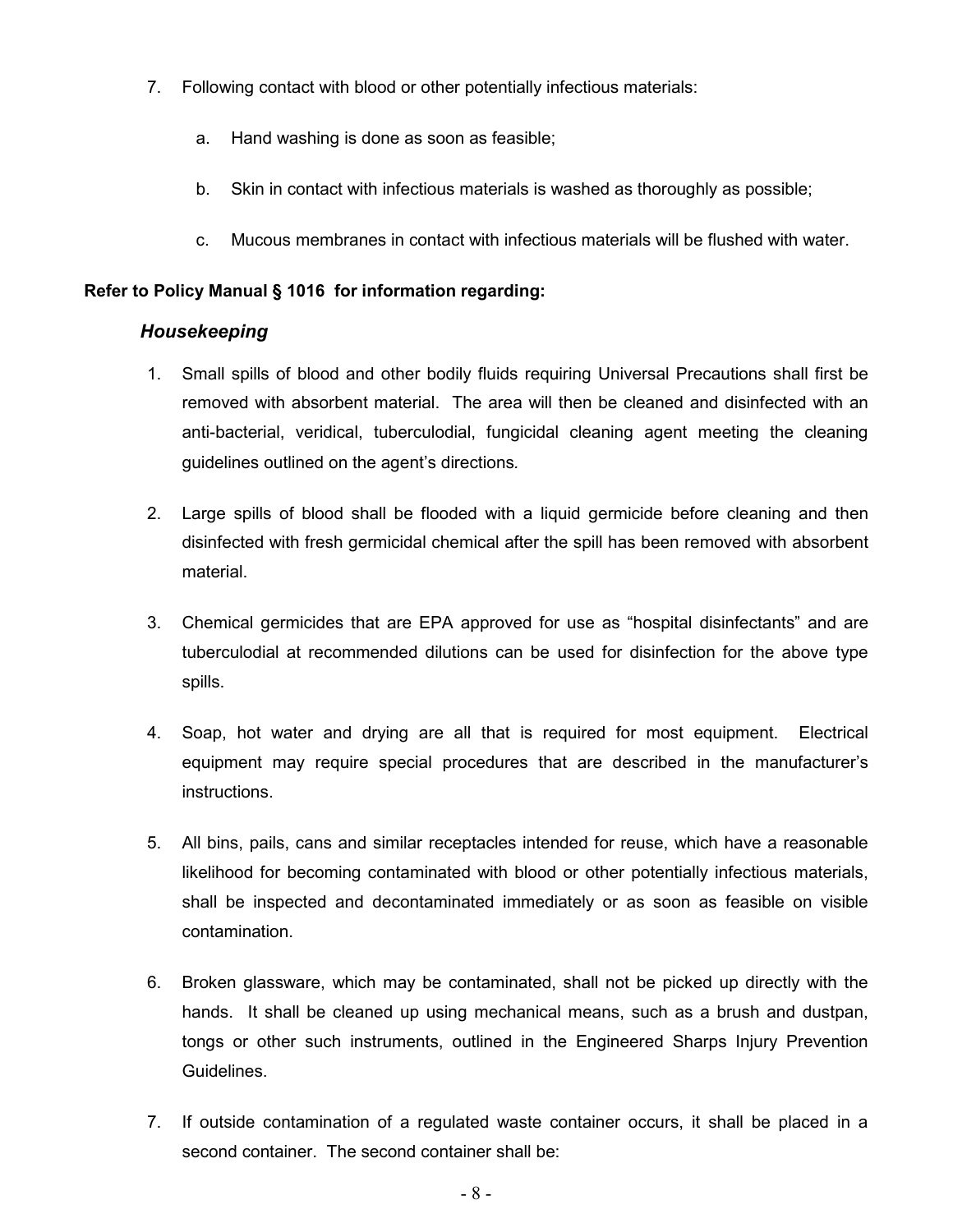- a. Closable;
- b. Constructed to contain all contents and prevent leakage of fluids during handling, storage, transport or shipping;
- c. Labeled and color coded;
- d. Closed prior to removal to prevent spillage or protrusion of contents during handling, storage, transport or shipping.
- 8. All equipment that has the potential to be exposed to blood or an OPIM shall be regularly cleaned with the appropriate cleaning agent, as dictated by department guidelines.
- 9. Disposal of all regulated waste shall be in accordance with applicable regulations.

### Laundry

- 1. Contaminated laundry shall be handled as little as possible with a minimum of agitation.
	- a. Contaminated laundry shall be bagged or containerized at the location where it was used and shall not be sorted or rinsed in the location of use.
	- b. Contaminated laundry shall be placed and transported in bags or containers labeled and color coded in compliance with Universal Precautions and designed to prevent leakage or soak-through.
- 2. Employees who have any contact with contaminated laundry will wear protective gloves and other appropriate protective equipment.

# COMPLIANCE MONITORING

- 1. The Professional Standards Sergeant will be responsible for ensuring that all personnel are following prescribed infection control practices and procedures.
- 2. Each employee shall comply with prescribed infection control practices and procedures and occupational safety and health standards and all rules, regulations, and orders issued.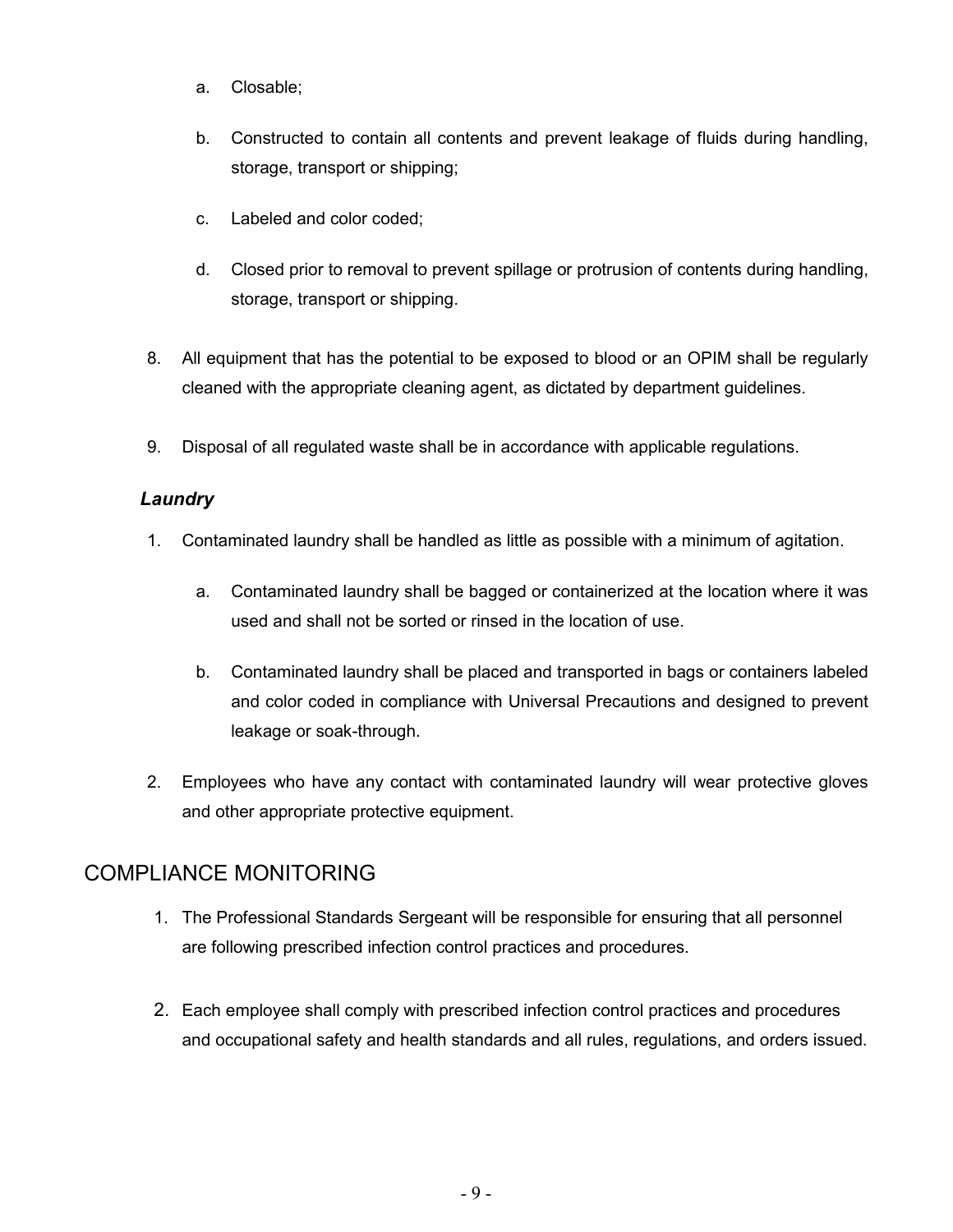# HBV VACCINATION AND POST-EXPOSURE EVALUATION

General: The City of Turlock shall ensure that all medical evaluations and procedures including the hepatitis B vaccine and vaccination series and post-exposure evaluation and follow-up, including prophylaxis, are:

- a. Made available at no cost to the employee;
- b. Made available to the employee at a reasonable time and place;
- c. Performed by or under the supervision of a licensed physician or by or under the supervision of another licensed healthcare professional; and
- d. Provided according to recommendations of the U.S. Public Health Service current at the time these evaluations and procedures take place.
- e. The City of Turlock shall ensure that all laboratory tests are conducted by an accredited laboratory at no cost to the employee.
- f. The City of Turlock shall make available the hepatitis B vaccine and vaccination series to all employees who have occupational exposure, and post-exposure evaluation and follow-up to all employees who have had an exposure incident.

### Hepatitis B Vaccination

- a. Hepatitis B vaccination shall be made available after the employee has received the training required in the "Information and Training" section of this document, and within 10 working days of initial assignment to all employees who have occupational exposure, unless the employee has previously received the complete hepatitis B vaccination series, antibody testing has revealed that the employee is immune, or the vaccine is contraindicated for medical reasons.
- b. Participation in a pre-screening program is not a pre-requisite for receiving HBV vaccination.
- c. HBV vaccination will be made available to an employee who initially declined vaccination and who is covered by the OSHA standard at the time of the request.
- d. Any employee covered by the OSHA standard who declined HBV vaccination is required to sign the Hepatitis B vaccine Declination statement.
- e. Routine booster doses of HBV vaccine will be available, at no cost to the employee, if such booster doses are recommended by the U.S. Public Health Service.
- f. A copy of the OSHA regulations of Occupational Exposure to Bloodborne Pathogens has been provided to the health care provider responsible for the HBV vaccination program.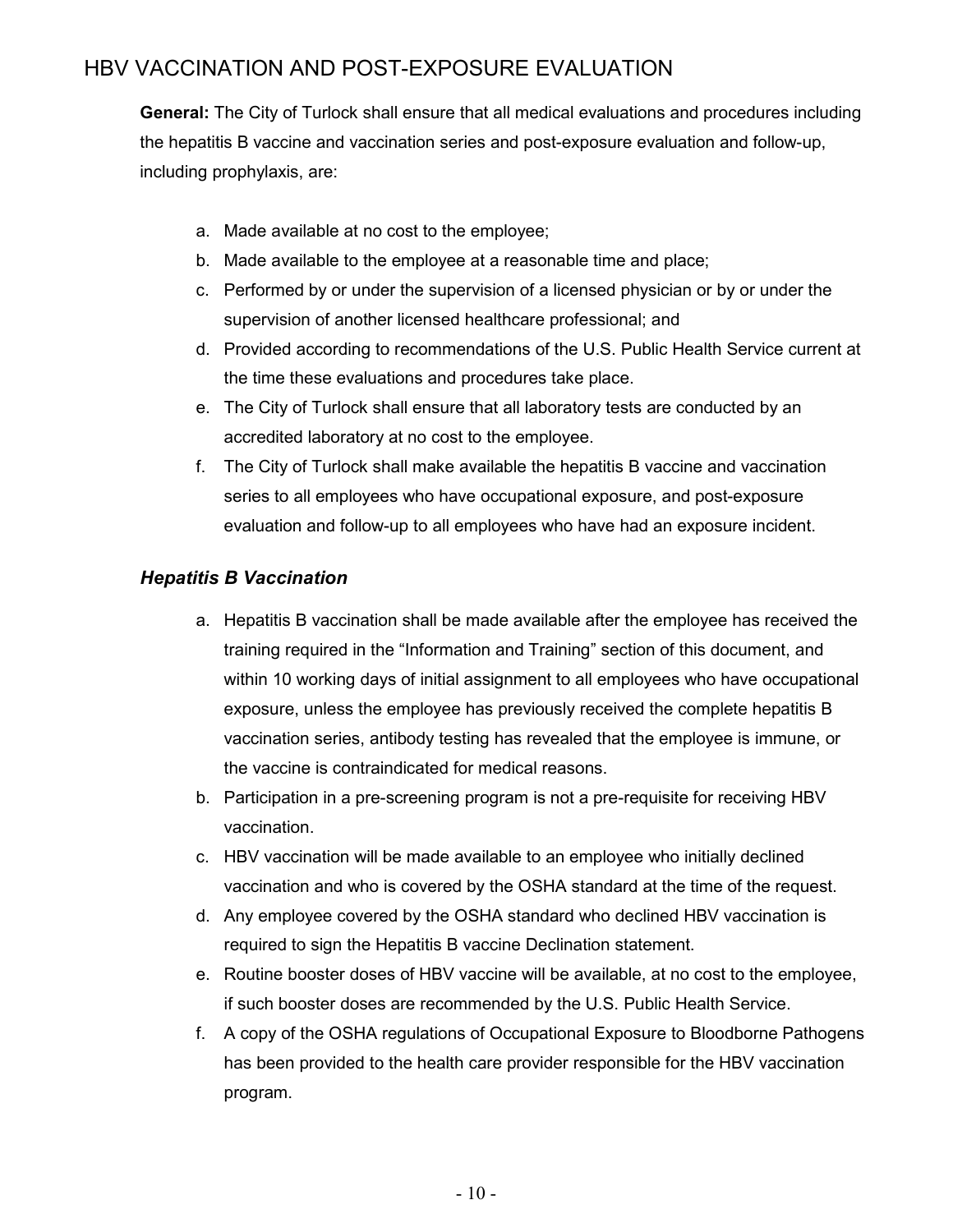### Post-exposure Evaluation and Follow-up

Should an exposure incident occur, contact the Office of the Chief of Police at the following number 664-7302.

An immediately available confidential medical evaluation and follow-up will be conducted by Work Wellness. Following initial first aid (clean the wound, flush eyes or other mucous membrane, etc.), the following activities will be performed:

- a. Documentation of the route(s) of exposure, and the circumstances under which the exposure incident occurred;
- b. Identification and documentation of the source individual, unless the City of Turlock can establish that identification is unfeasible or prohibited by state or local law;
- c. The source individual's blood shall be tested as soon as feasible and after consent is obtained in order to determine HBV and HIV infectivity. If consent is not obtained, the City of Turlock shall establish that legally required consent cannot be obtained. When the source individual's consent is not required by law, the source individual's blood, if available, shall be tested and the results documented;
- d. When the source individual is already known to be infected with HBV or HIV, testing for the source individual's known HBV or HIV status need not be repeated;
- e. Results of the source individual's testing shall be made available to the exposed employee, and the employee shall be informed of applicable laws and regulations concerning disclosure of the identity and infectious status of the source individual;
- f. The exposed employee's blood shall be collected as soon as feasible and tested for HBV and HIV serological status after consent is obtained;
- g. If the employee consents to baseline blood collection, but does not give consent at that time for HIV serologic testing, the sample shall be preserved for at least 90 days. If, within 90 days of the exposure incident, the employee elects to have the baseline sample tested, such testing shall be done as soon as feasible;
- h. Post-exposure prophylaxis, when medically indicated, as recommended by the U.S. Public Health Service;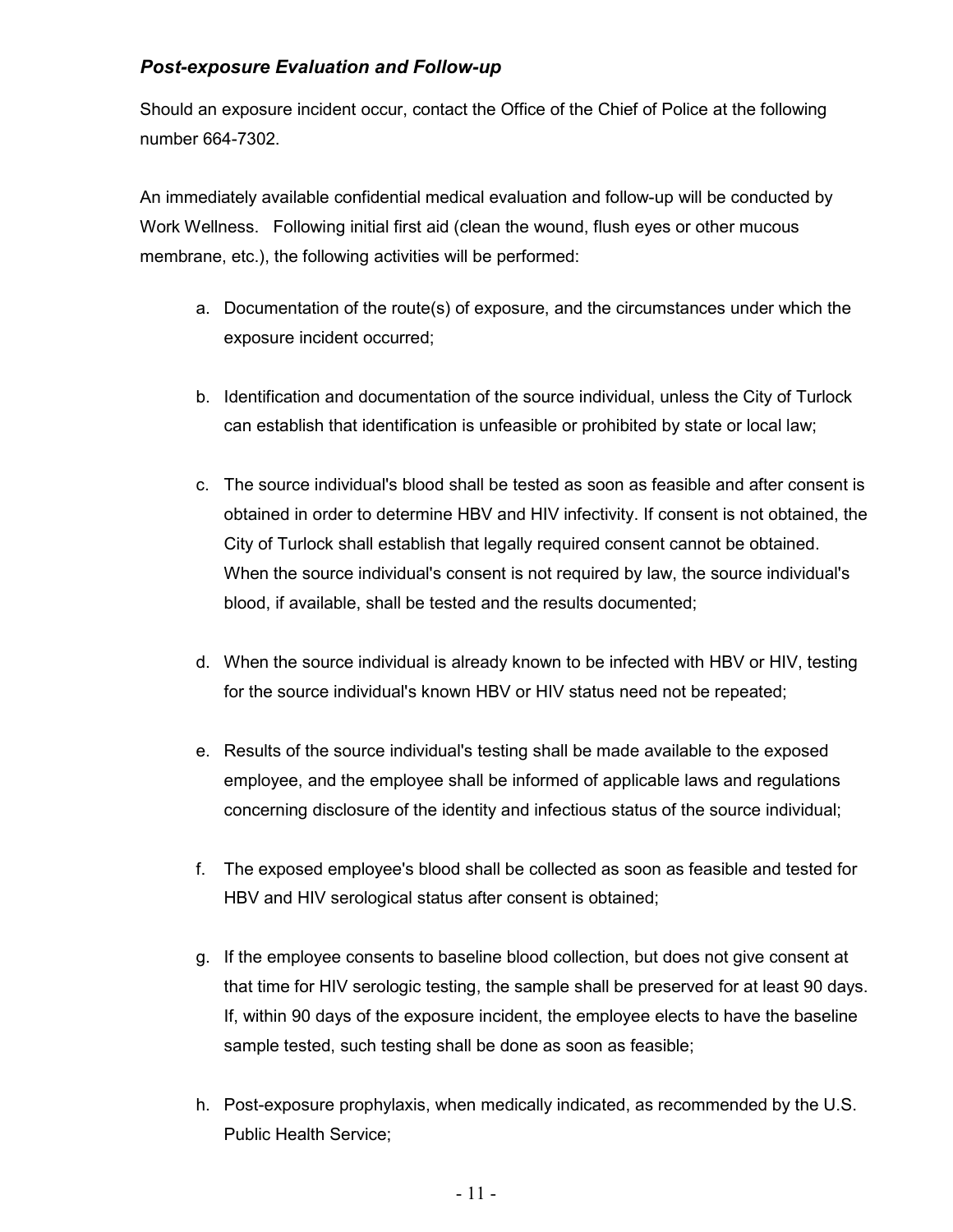- i. Counseling; and
- j. Evaluation of reported illnesses.

### Administration of Post-exposure Evaluation and Follow-up

- a. The Office of the Chief Police ensures that health care professional(s) responsible for employee's hepatitis B vaccination and post-exposure evaluation and follow-up are given a copy of OSHA's bloodborne pathogens standard.
- b. The Office of the Chief Police ensures that the health care professional evaluating an employee after an exposure incident receives the following:
	- i. a description of the employee's job duties relevant to the exposure incident
	- ii. route(s) of exposure
	- iii. circumstances of exposure
	- iv. if possible, results of the source individual's blood test
	- v. relevant employee medical records, including vaccination status
- c. The Office of the Chief Police provides the employee with a copy of the evaluating health care professional's written opinion within 15 days after completion of the evaluation.

### Procedures for Evaluating the Circumstances Surrounding an Exposure Incident

- a. The Office of the Chief Police will review the circumstances of all exposure incidents to determine:
	- i. engineering controls in use at the time
	- ii. work practices followed
	- iii. a description of the device being used (including type and brand)
	- iv. protective equipment or clothing that was used at the time of the exposure incident (gloves, eye shields, etc.)
	- v. location of the incident
	- vi. procedure being performed when the incident occurred
	- vii. employee's training
- b. The Office of the Chief Police will record all percutaneous injuries from contaminated sharps in a Sharps Injury Log.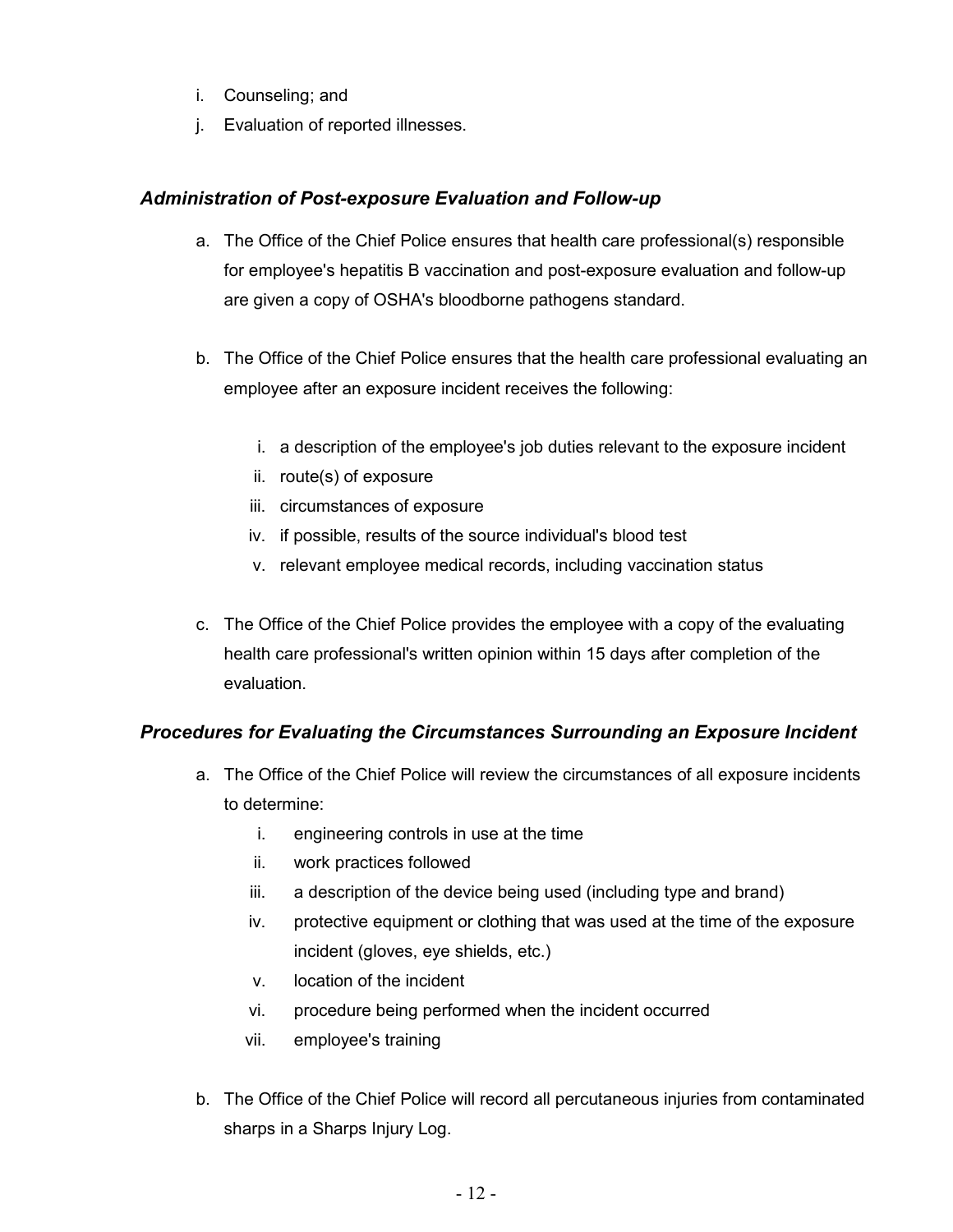c. If revisions to this ECP are necessary the Professional Standards Sergeant will ensure that appropriate changes are made. (Changes may include an evaluation of safer devices, adding employees to the exposure determination list, etc.)

# COMMUNICATION OF HAZARDS TO EMPLOYEES

# Labels

- a. Labels
- i. Warning labels shall be affixed to containers of regulated waste
- ii. Labels required by this section shall include the following legend:



iii. Or in the case of regulated waste the legend:

- 1. BIOHAZARDOUS WASTE or SHARPS WASTE as described in Health and Safety Code Sections 118275 through 118320.
- b. These labels shall be fluorescent orange or orange-red or predominantly so, with lettering and symbols in a contrasting color.
- c. Labels shall either be an integral part of the container or shall be affixed as close as feasible to the container by string, wire, adhesive, or other method that prevents their loss or unintentional removal.
- d. Red bags or red containers may be substituted for labels except for sharp containers or regulated waste red bags. Bags used to contain regulated waste shall be colorcoded red and shall be labeled.
- e. Labels required for contaminated equipment shall be in accordance with this subsection and shall also state which portions of the equipment remain contaminated.
- f. Regulated waste that has been decontaminated need not be labeled or color-coded.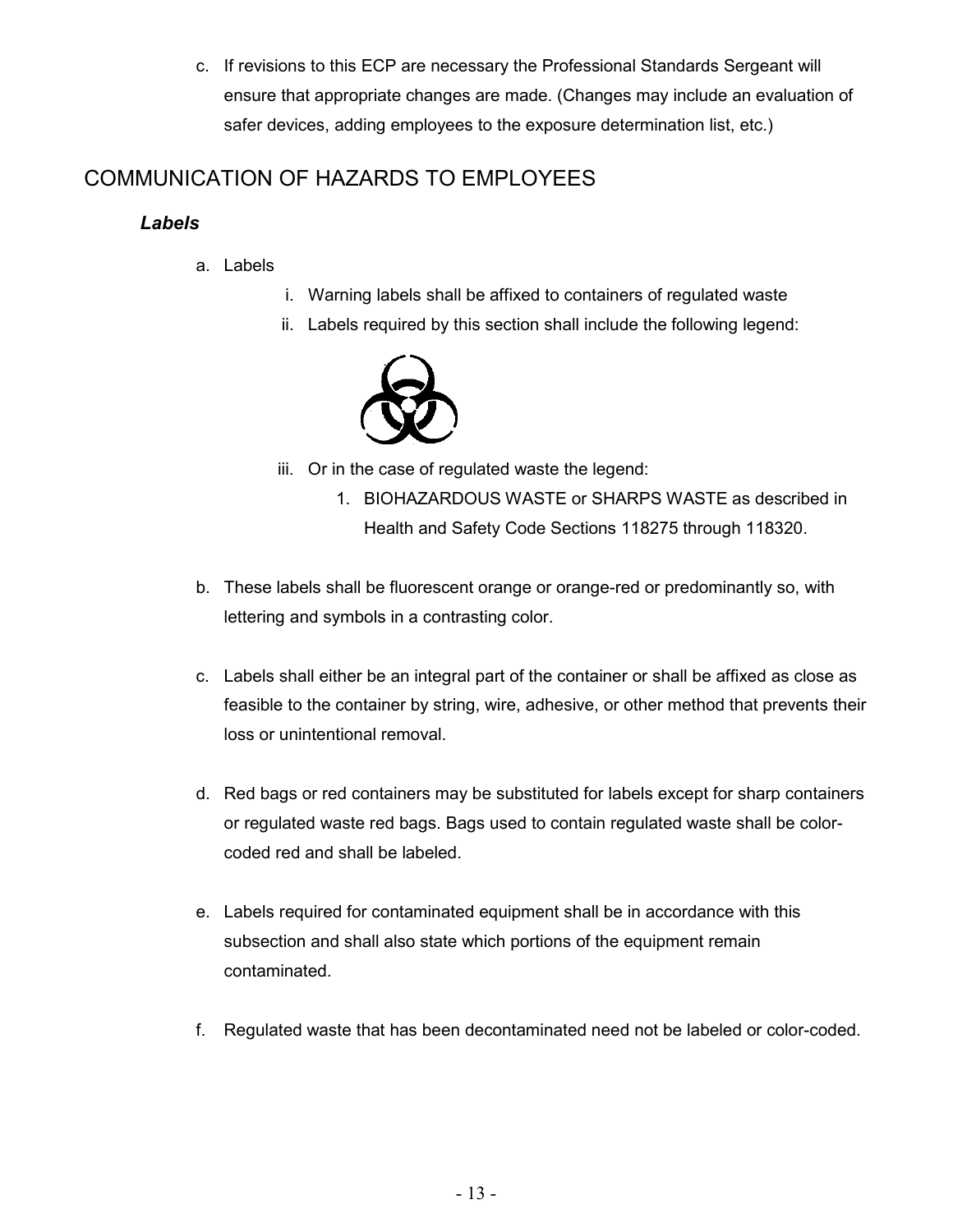# INFORMATION AND TRAINING

#### The training program on occupational exposure to bloodborne pathogens is:

- a. Provided to all employees with occupational exposure, during work hours and at no cost to the employee;
- b. Provided at the time of initial assignment to tasks where occupational exposure may occur;
- c. Follow-up training is provided at least annually within one year of previous training;
- d. Is modified when new tasks or procedures are instituted and additional training provided to cover the modifications;
- e. Is appropriate in content and vocabulary to the literacy and language of the employee;
- f. The training program contains:
	- i. An accessible copy of the text of the OHSA standard on occupational exposure to bloodborne pathogens and an explanation of its content;
	- ii. A general explanation of the epidemiology and symptoms of bloodborne pathogens;
	- iii. An explanation of the modes or transmission of bloodborne pathogens;
	- iv. An explanation of the exposure control plan and the means by which the employee can obtain a copy of the written plan;
	- v. An explanation of the appropriate method for recognizing tasks or activities that may involve exposure to blood and / or OPIM (other potentially infectious materials);
	- vi. An explanation of the use and limitations of methods that will prevent or reduce exposure; i.e., engineering controls, work practices, and personal protective equipment;
	- vii. Information on types, proper use, location, removal, handling, decontamination and disposal of personal protective equipment;
	- viii. An explanation of the basis for selection of personal protective equipment;
	- ix. Information on the hepatitis B Vaccine, including information on its efficacy, safety, method of administration, the benefits of being vaccinated, and that the vaccine and vaccination will be offered free of charge;
	- x. Information on the appropriate action to take and persons to contact in an emergency involving Blood and / or OPIMs;
	- xi. An explanation of the procedure to follow if an exposure incident occurs, including the method of reporting the incident, the medical follow-up that will be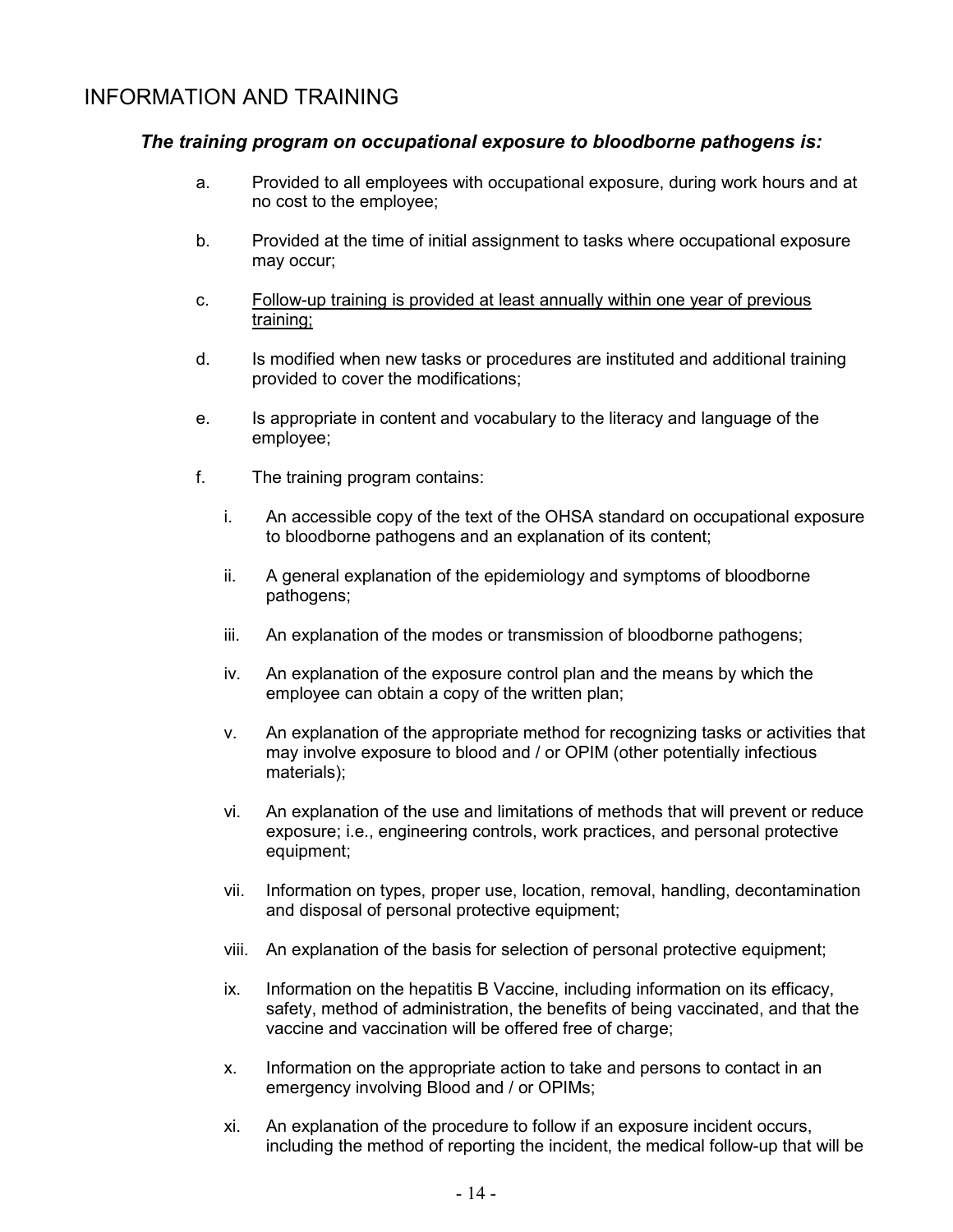made available and the procedure for recording the incident on the Sharps Injury Log;

- xii. Information on the post-exposure evaluation and follow-up that will be provided;
- xiii. An explanation of the signs and labels and color coding; and
- xiv. An opportunity for interactive questions and answers.

## Recordkeeping

### Medical Records

- a. The City of Turlock shall establish and maintain an accurate record for each employee with occupational exposure, in accordance with 29 CFR 1910.1020. This record shall include:
	- i. The name and social security number of the employee;
	- ii. A copy of all results of examinations, medical testing, and follow-up procedures;
	- iii. The City of Turlock's copy of the healthcare professional's written opinion;
	- iv. A copy of the information provided to the healthcare professional;
	- v. The City of Turlock shall maintain the records required for at least the duration of employment plus 30 years in accordance with 29 CFR 1910.1020.
- b. The City of Turlock shall ensure that employee medical records required are:
	- i. Kept confidential; and
	- ii. Not disclosed or reported without the employee's express written consent to any person within or outside the workplace except as required by this section or as may be required by law.

#### Training Records

- a. Training records shall be maintained for 3 years from the date the training occurred and must include the following information:
	- i. The dates of the training sessions;
	- ii. The contents or a summary of the training sessions;
	- iii. The names and qualifications of persons conducting the training; and
	- iv. The names and job titles of all persons attending the training sessions.

### Availability

a. Employee training records required by this section shall be provided upon request for examination and copying to employees, employee representatives, the OSHA Department Director, and OSHA Assistant/ Secretary.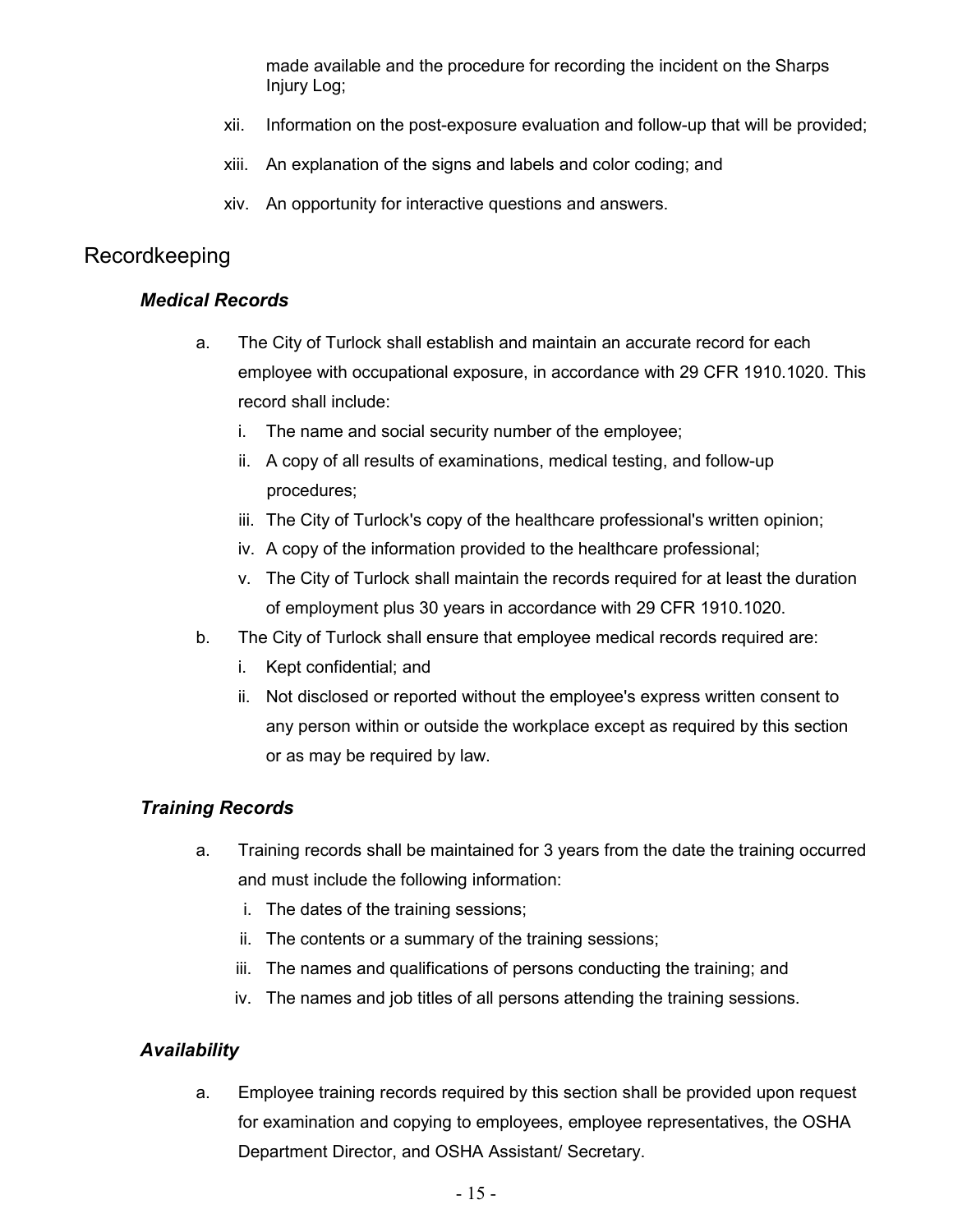b. Employee medical records required by this section shall be provided upon request for examination and copying to the subject employee, anyone having written consent of the subject employee, OSHA in accordance with 29 CFR 1910.1020.

### Sharps Injury Log

- a. The City of Turlock shall establish and maintain a sharps injury log for the recording of percutaneous injuries from contaminated sharps. The information in the sharps injury log shall be recorded and maintained in such manner as to protect the confidentiality of the injured employee. The sharps injury log shall contain, at a minimum:
	- i. The type and brand of device involved in the incident;
	- ii. The department or work area where the exposure incident occurred; and
	- iii. An explanation of how the incident occurred.
- b. The sharps injury log shall be maintained for the period required by 29 CFR 1904.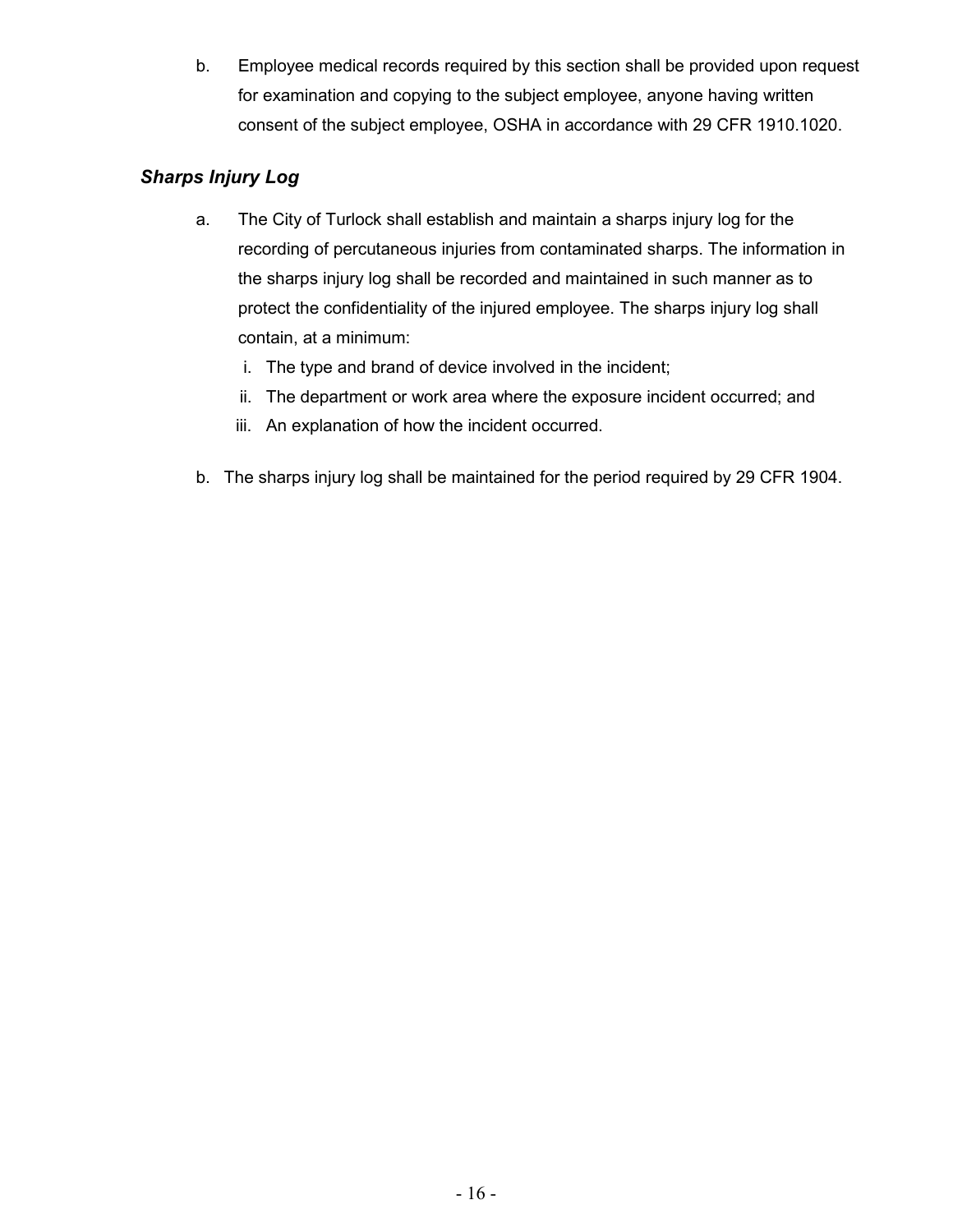#### Attachment A

# BLOODBORNE PATHOGENS EXPOSURE CONTROL PLAN HEPATITIS B VACCINATION DECLINATION STATEMENT

I understand that due to my occupational exposure to blood or other potentially infectious materials, I may be at risk of acquiring hepatitis B virus (HBV) infection.

I have been given the opportunity to be vaccinated with hepatitis B Vaccine, at no charge to myself. However, I decline the hepatitis B vaccination at this time.

I understand that by declining this vaccine, I continue to be at risk of acquiring hepatitis B, a serious disease.

I further have been informed that, if in the future, I continue to have occupational exposure to blood or other potentially infectious materials and I want to be vaccinated with hepatitis B vaccine, I can receive the vaccination series at no charge to myself.

| <b>Employee Signature</b> |  | Date |
|---------------------------|--|------|
|                           |  |      |

Employee Name (Please Print) **Employee Name** (Please Print)

I have already had this vaccination series and will provide documentation to verify the date and who vaccinated me for hepatitis B.

| Employee Signature | Date |
|--------------------|------|
|                    |      |

Employee Name (Please Print) **Example 2** and the end of the end of the end of the end of the end of the end of the end of the end of the end of the end of the end of the end of the end of the end of the end of the end of t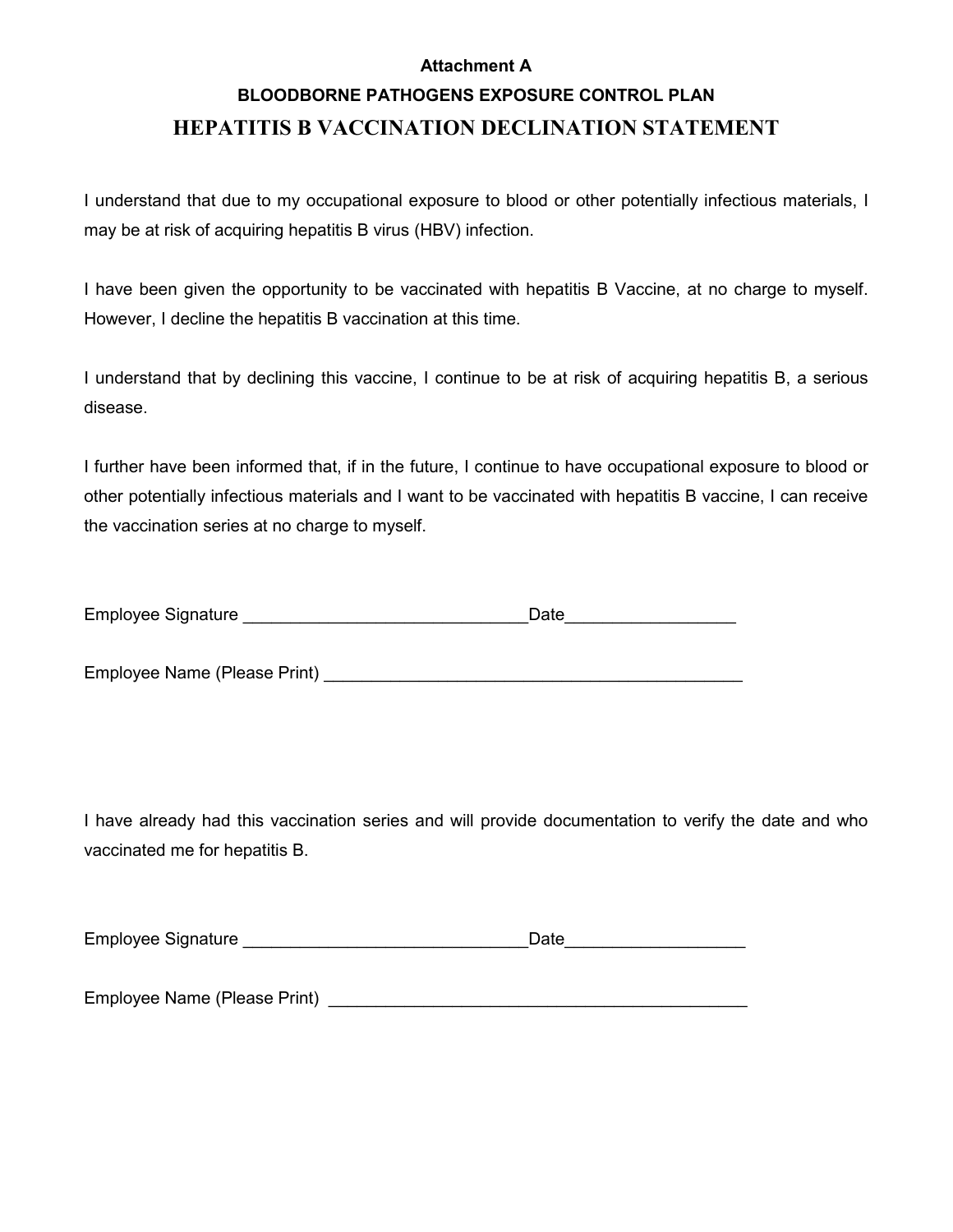# Attachment B BLOODBORNE PATHOGENS EXPOSURE CONTROL PLAN HEPATITIS B VACCINE ACCEPTANCE STATEMENT

I have been given the opportunity to be vaccinated with hepatitis B vaccine, at no charge to myself. I accept and would like to be scheduled to take the vaccine.

Employee Signature \_\_\_\_\_\_\_\_\_\_\_\_\_\_\_\_\_\_\_\_\_\_\_\_\_\_\_ Date \_\_\_\_\_\_\_\_\_\_\_\_\_\_\_\_\_\_\_\_\_

Employee Name (Please Print) \_\_\_\_\_\_\_\_\_\_\_\_\_\_\_\_\_\_\_\_\_\_\_\_\_\_\_\_\_\_\_\_\_\_\_\_\_\_\_\_\_\_\_\_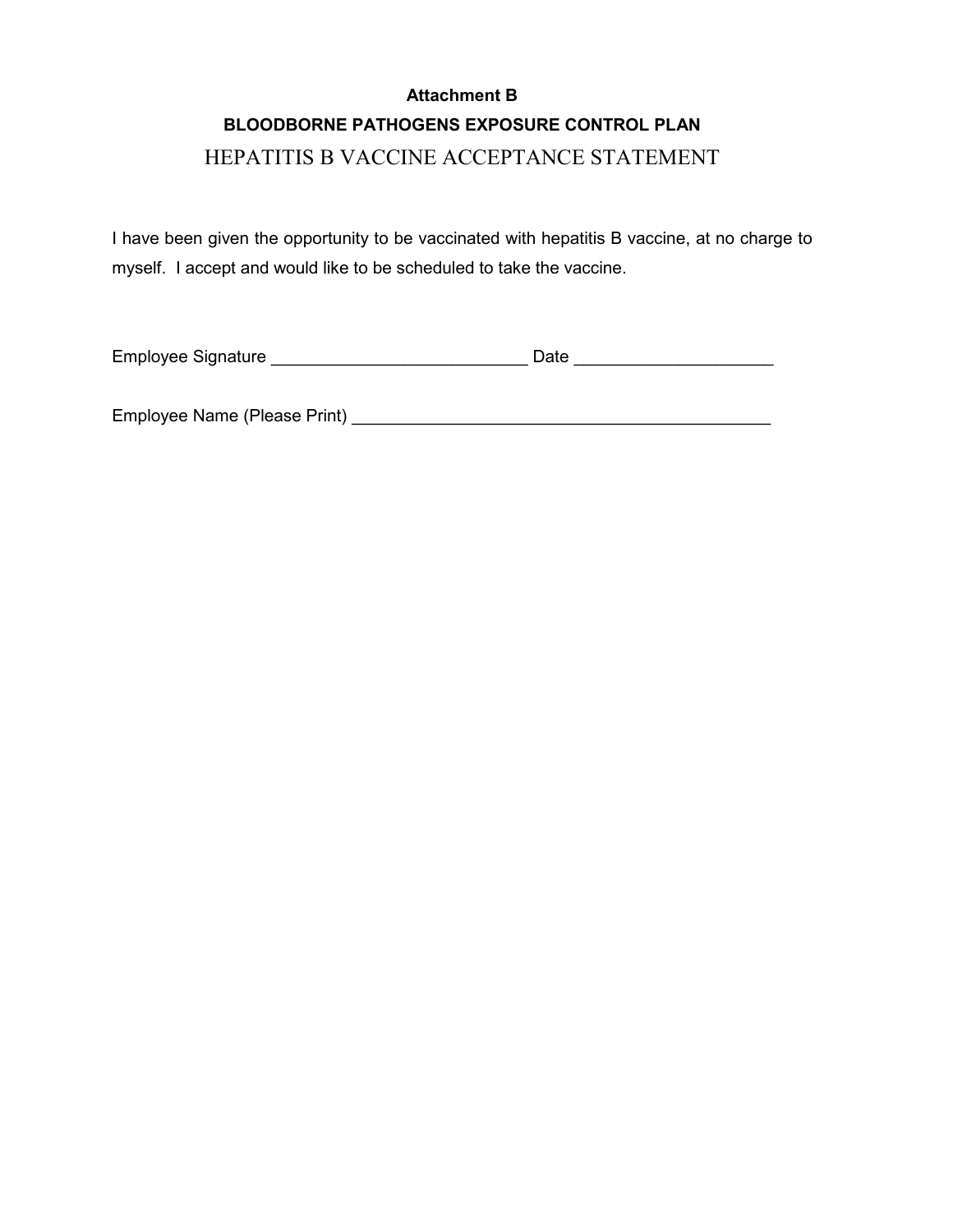#### Attachment C

### BLOODBORNE PATHOGENS EXPOSURE CONTROL PLAN

# POST-EXPOSURE REPORT TO HEALTHCARE PROVIDER

| 1. |                                                                | Referred for Post-exposure evaluation and follow-up:                 |  |
|----|----------------------------------------------------------------|----------------------------------------------------------------------|--|
|    |                                                                |                                                                      |  |
|    |                                                                |                                                                      |  |
| 2. | Employee previously vaccinated against HBV infection:          |                                                                      |  |
|    |                                                                | Yes _________________  Date ______________<br>No                     |  |
| 3. | Description of employee's duties during the exposure incident: |                                                                      |  |
|    |                                                                |                                                                      |  |
|    |                                                                |                                                                      |  |
| 4. |                                                                | The route of exposure was:                                           |  |
|    | a.                                                             | Needle stick with suspected contaminated needle to                   |  |
|    | b.                                                             |                                                                      |  |
|    | C.                                                             | Splashing/spraying of blood or other potentially infections material |  |
|    |                                                                |                                                                      |  |
|    | d.                                                             |                                                                      |  |
|    |                                                                |                                                                      |  |

5. Describe the circumstances under which the exposure occurred: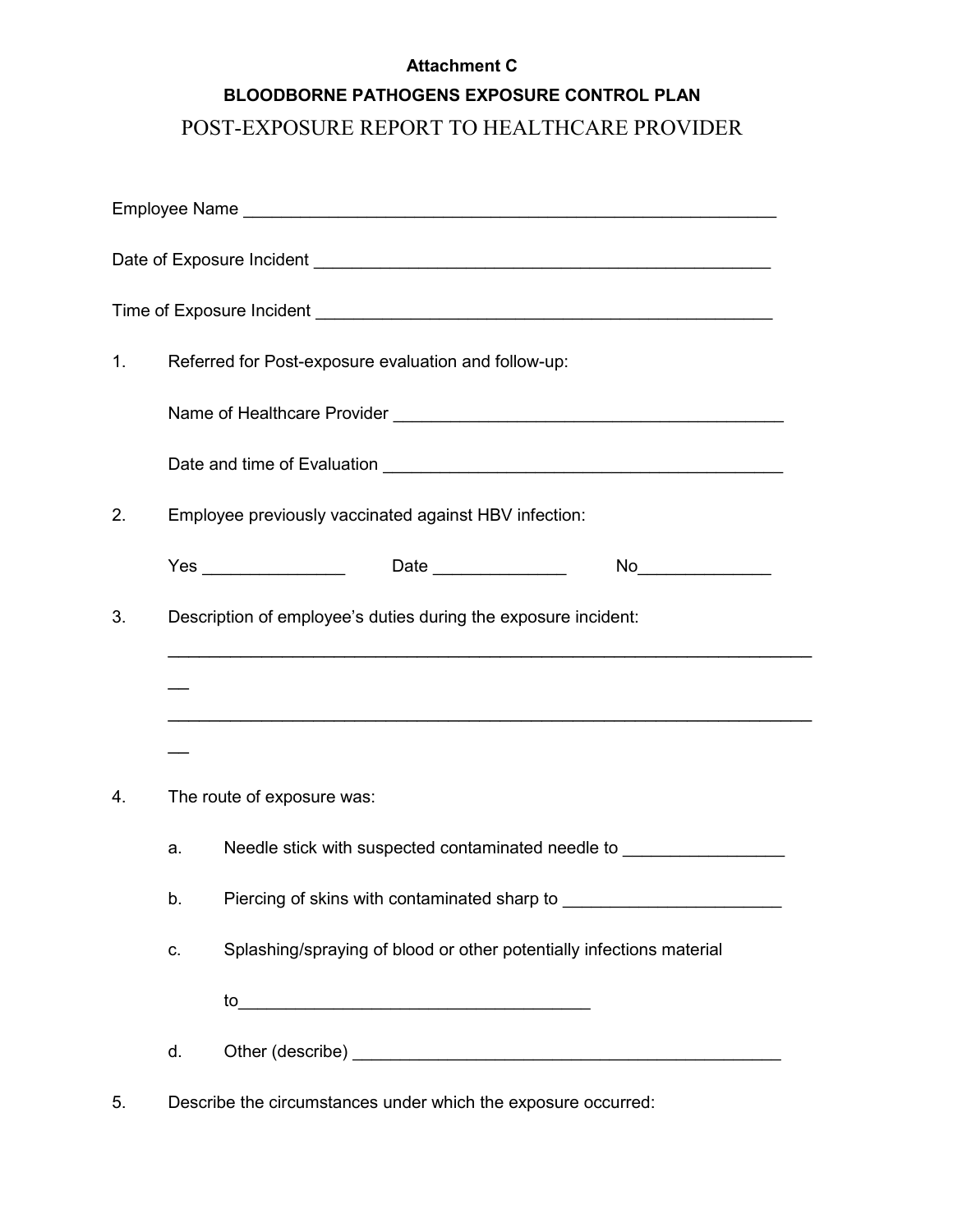| a. |                                                                                                                                                                                                                                    |
|----|------------------------------------------------------------------------------------------------------------------------------------------------------------------------------------------------------------------------------------|
| b. | In accordance with state and local laws, consent is required for blood testing.                                                                                                                                                    |
|    | Yes ____________                                                                                                                                                                                                                   |
|    | If yes, consent obtained (document) Yes ___________ No _________<br>1.                                                                                                                                                             |
|    | 2.                                                                                                                                                                                                                                 |
|    | 3.                                                                                                                                                                                                                                 |
|    | If no, specimen available and tested. Yes ___________ No __________<br>4.                                                                                                                                                          |
|    | If yes to #4, results are $\frac{1}{2}$ The substantial state of the state of the state of the state of the state of the state of the state of the state of the state of the state of the state of the state of the state of<br>5. |
|    | Pertinent employee medical records given to provider. Yes ________ No ____                                                                                                                                                         |

 $\_$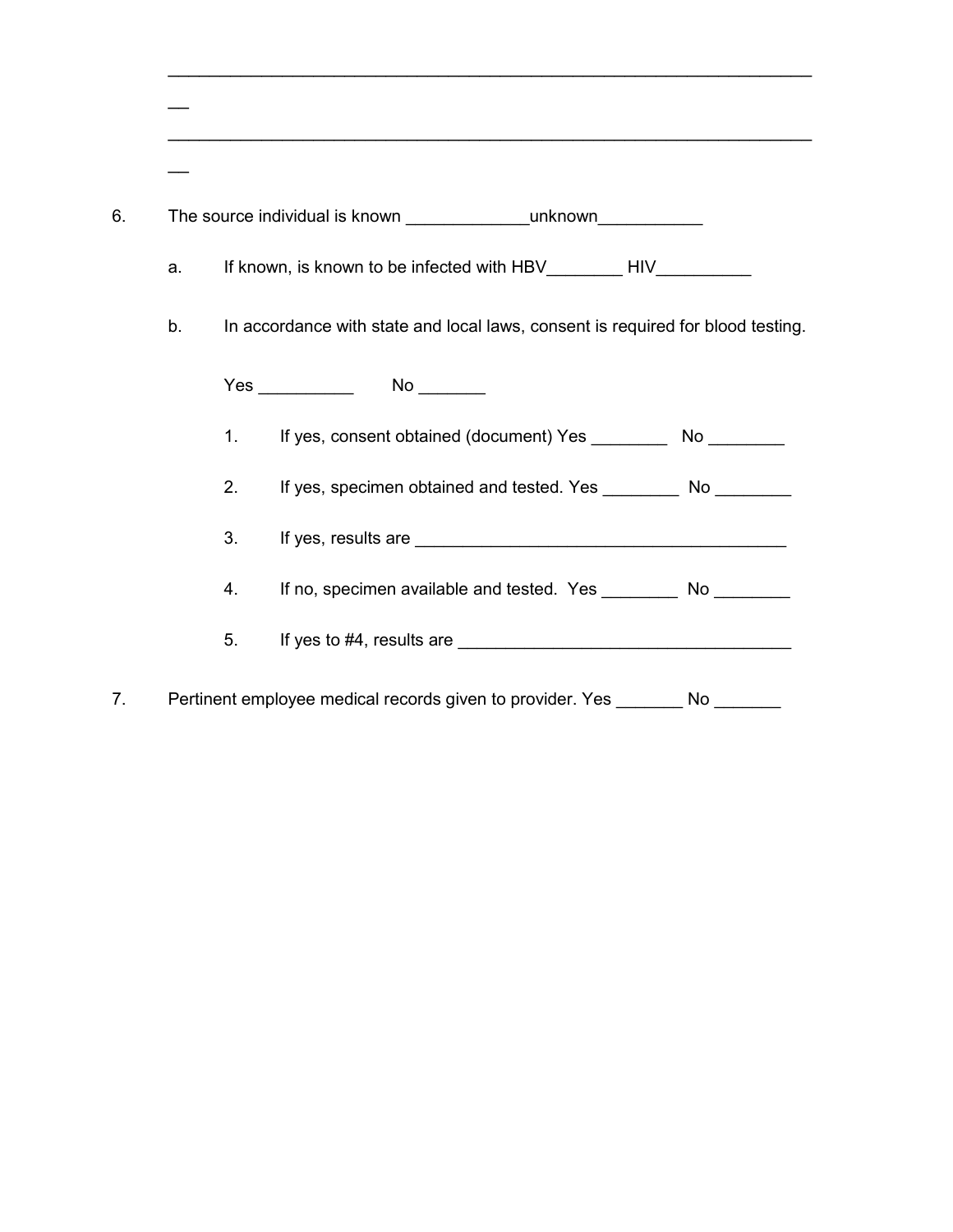Policy Manual

# Policy Manual 1016

#### 1016.1 PURPOSE AND SCOPE

This policy is intended to provide guidelines for department personnel to assist in minimizing the risk of contracting and/or spreading communicable diseases and to minimize the incidence of illness and injury. The policy will offer direction in achieving the following goals:

(a) To manage the risks associated with blood borne pathogens (BBP), aerosol transmissible diseases, and other potentially infectious substances.

(b) To assist department personnel in making decisions concerning the selection, use, maintenance, limitations, storage, and disposal of personal protective equipment (PPE).

(c) To protect the privacy rights of all department personnel who may be exposed to or contract a communicable disease during the course of their duties.

(d) To provide appropriate treatment and counseling should an employee be exposed to a communicable disease.

#### 1016.2 PROCEDURES FOR CONTACT WITH BLOOD OR BODY FLUIDS

All department personnel who may be involved in providing emergency medical care, or who come in contact with another person's blood or body fluids (e.g., during an altercation or while attending to any injured person), shall follow these procedures and guidelines. For purposes of this policy, contact with blood or body fluids is synonymous with "blood borne pathogen exposure" as defined in Health & Safety Code § 121060.1.

#### 1016.2.1 EXPOSURE CONTROL OFFICER

The Professional Standards Sergeant is designated as the Department's Exposure Control Officer (ECO). The Exposure Control Officer shall be responsible for the following:

(a) The overall management of the BBP Exposure Control Plan (ECP).

(b) Establishing written procedures and a training program related to aerosol transmissible diseases, as required by 8 CCR § 5199.

(c) The ECO will work with management to develop and administer any additional related policies and practices necessary to support the effective implementation of this plan and remain current on all legal requirements concerning BBP and other communicable diseases.

(d) The ECO will act as a liaison during OSHA inspections and shall conduct program audits to maintain an uptodate exposure control plan.

(e) The ECO will maintain an uptodate list of police personnel requiring training,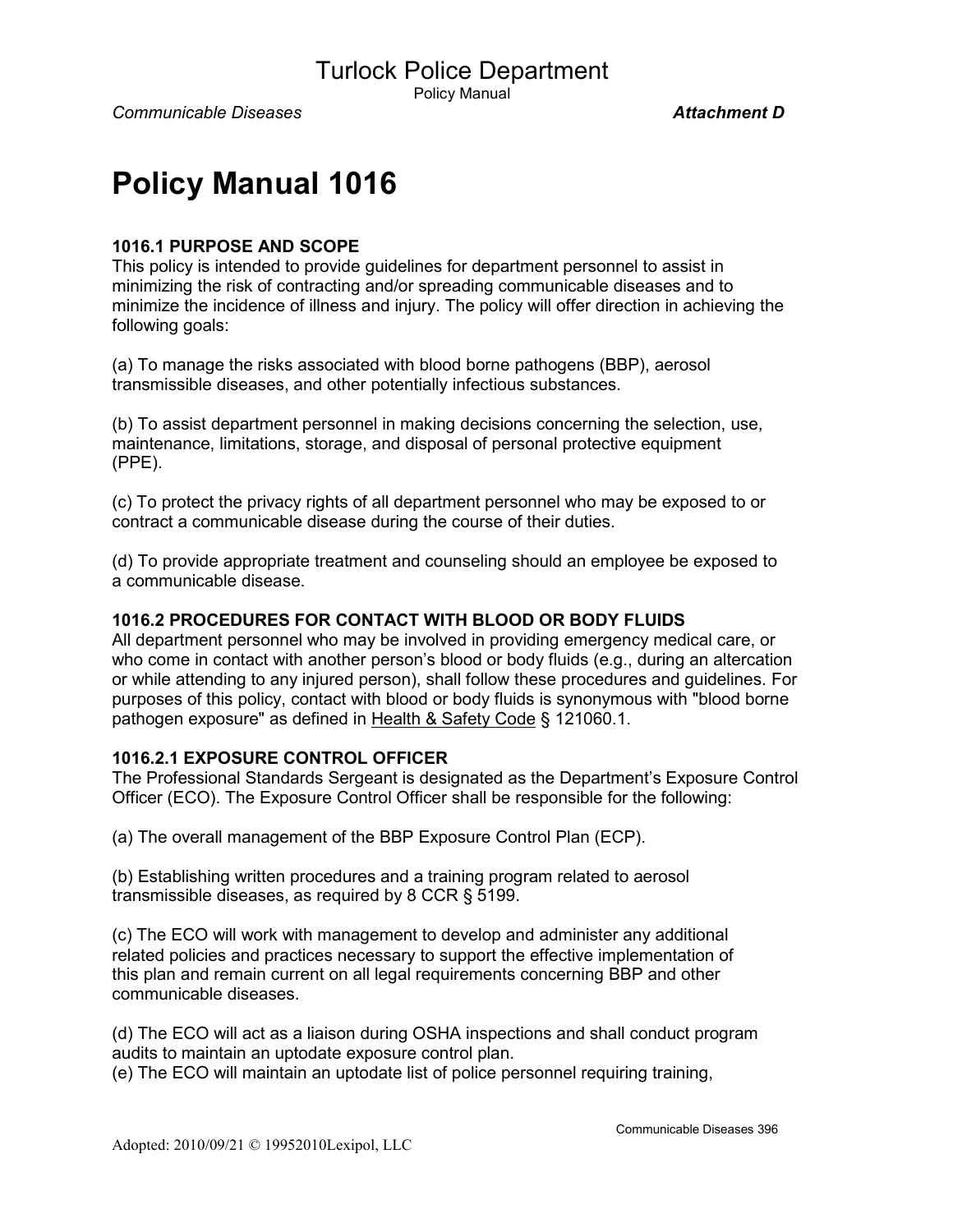Policy Manual

#### Communicable Diseases **Attachment D**

develop and implement a training program, maintain class rosters and quizzes, and periodically review the training program.

(f) The ECO will review and update the Exposure Control Plan annually (on or before January 1st of each year).

Department supervisors are responsible for exposure control in their respective areas. They shall work directly with the ECO and the affected employees to ensure that the proper exposure control procedures are followed.

#### 1016.2.2 UNIVERSAL PRECAUTIONS

All human blood and body fluids such as saliva, urine, semen, and vaginal secretions are to be treated as if they are known to be infectious. Where it is not possible to distinguish between body fluid types, all body fluids are to be assumed potentially infectious.

#### 1016.2.3 PERSONAL PROTECTIVE EQUIPMENT

Personal protective equipment is the last line of defense against communicable disease. Therefore, the following equipment is provided for all personnel to assist in the protection against such exposures:

• Not less than two pair disposable latex gloves. (Keeping a box in the car recommended.)

• Rescue mask with a oneway

valve

• Alcohol (or similar substance) to flush skin at emergency site. (Keeping several alcohol hand wipes or sanitizer in the car recommend)

The protective equipment is to be kept in each police vehicle; inspected at the start of each shift and replaced immediately upon returning to the station if used or damaged during the shift, or as otherwise needed.

#### 1016.2.4 IMMUNIZATIONS

All department personnel who, in the line of duty, may be exposed to or have contact with a communicable disease shall be offered appropriate treatment immunization.

#### 1016.2.5 WORK PRACTICES

All personnel shall use the appropriate barrier precautions to prevent skin and mucous membrane exposure whenever contact with blood or body fluid is anticipated.

Disposable gloves shall be worn on all medical emergency responses. Disposable gloves shall be worn before making physical contact with any patient and/or when handling items (e.g., evidence, transportation vehicle) soiled with blood or other body fluids. Should one's disposable gloves become contaminated with blood or other body fluids, the gloves shall be disposed of as contaminated waste. Care should be taken to avoid touching other items (e.g., pens, books, and personal items in general) while wearing the disposable gloves in a potentially contaminated environment.

All procedures involving blood or other potentially infectious materials shall be done in a way to minimize splashing, spraying, or otherwise generating droplets of those materials. Eating, drinking, smoking, applying lip balm, and handling contact lenses shall be prohibited in areas where a potential for an exposure exists.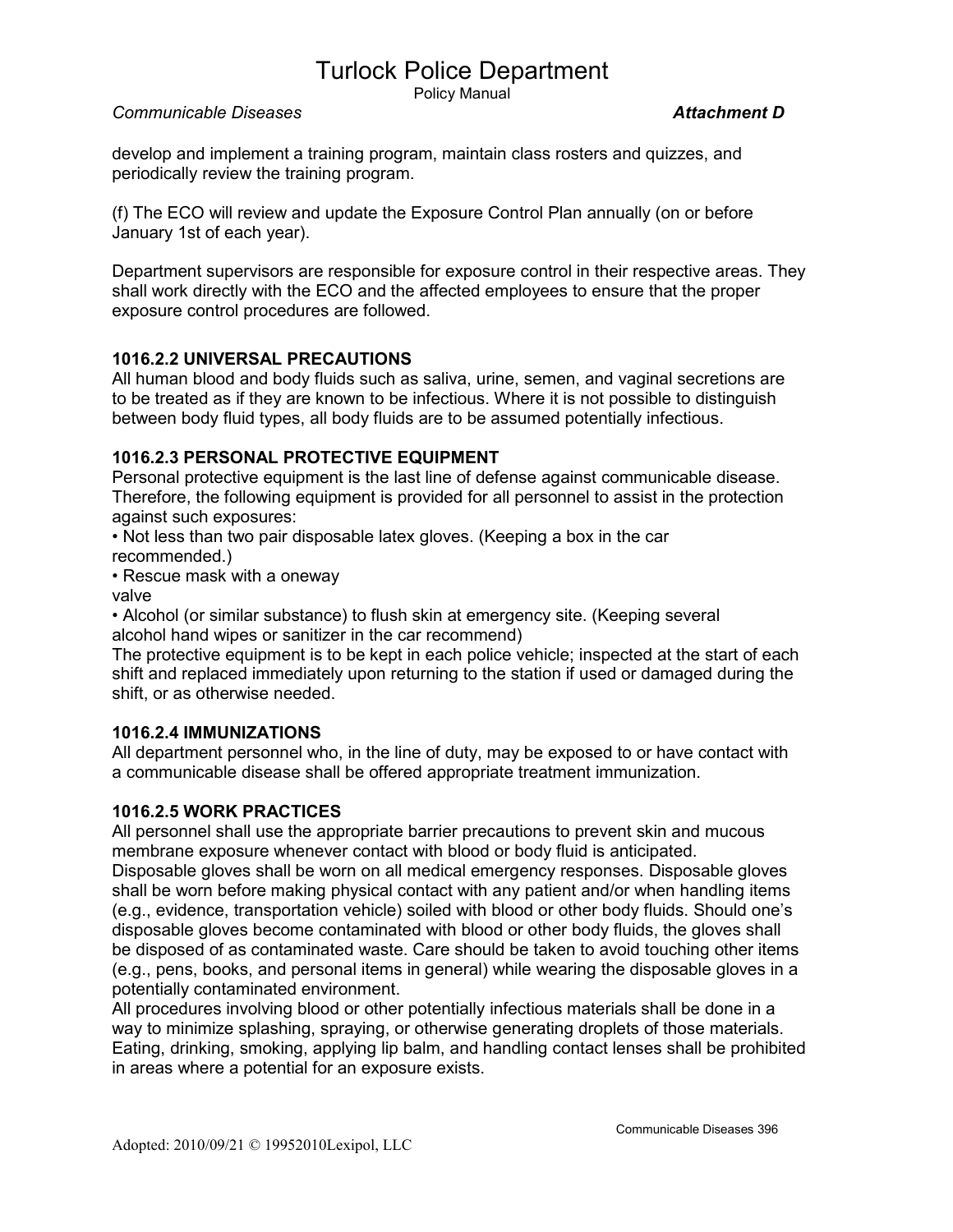Policy Manual

Communicable Diseases **Attachment D** 

#### 1016.3 DISPOSAL AND DECONTAMINATION

The following procedures will apply to the disposal and decontamination after responding to an event that involved contact with a person's blood or body fluids.

#### 1016.3.1 USE OF WASTE CONTAINERS

Officers shall dispose of biohazard with the onscene fire response vehicle, or at the attending clinic/hospital with their approval, or in an appropriately marked biohazard waste container at the station immediately upon arrival.

#### 1016.3.2 DECONTAMINATION OF SKIN AND MUCOUS MEMBRANES

Personnel shall wash their hands immediately (onscene if possible), or as soon as possible following the removal of potentially contaminated gloves. Antibacterial soap and warm water or an approved disinfectant shall be used to wash one's hands, paying particular attention to the fingernails.

If an employee's intact skin contacts someone else's blood or bodily fluids or other potentially infectious materials, the employee shall immediately wash the exposed part of his/her body with soap and warm water and/or an approved disinfectant, as soon as possible. If the skin becomes grossly contaminated, body washing shall be followed by an approved hospital strength disinfectant. If large areas of the employee's skin are contaminated, the employee shall shower as soon as possible, using warm water and soap and/or an approved disinfectant. Medical treatment should be obtained. Contaminated nonintact skin (e.g., injured skin, open wound) shall be cleaned using an approved disinfectant and then dressed or bandaged as required. Medical treatment is required. All hand, skin, and mucous membrane washing that takes place in the station shall be done in the designated cleaning or decontamination area. Cleaning shall not be done in the kitchen, bathrooms, or other locations not designated as the cleaning or decontamination area.

#### 1016.3.3 SHARPS AND ITEMS THAT CUT OR PUNCTURE

All personnel shall avoid using or holding sharps (needles) unless needed to do so while assisting a paramedic, or collecting them for evidence. Unless required for evidentiary reasons related to evidence preservation, employees are not to recap sharps. If recapping is necessary, a onehanded method shall be employed to avoid a finger prick. Disposal, when possible, shall be into a puncture proof biohazard container.

All sharps and items that cut or puncture (e.g., broken glass, razors, and knives) shall be treated cautiously to avoid cutting, stabbing, or puncturing one's self or any other person. In addition, if a sharp object contains known or suspected blood or other bodily fluids, that item is to be treated as a contaminated item. If the item is not evidence, touching it with the hands shall be avoided. Rather, use a device such as tongs, or a broom and a dustpan to cleanup debris. If the material must be hand held, protective gloves must be worn.

#### 1016.3.4 DISPOSABLE PROTECTIVE EQUIPMENT

Contaminated disposable supplies (gloves, dressings, CPR mask) shall be transported with the patient or suspect in the ambulance or police vehicle. The waste material shall then be disposed of in a biohazard waste container at the hospital or police station. Disposable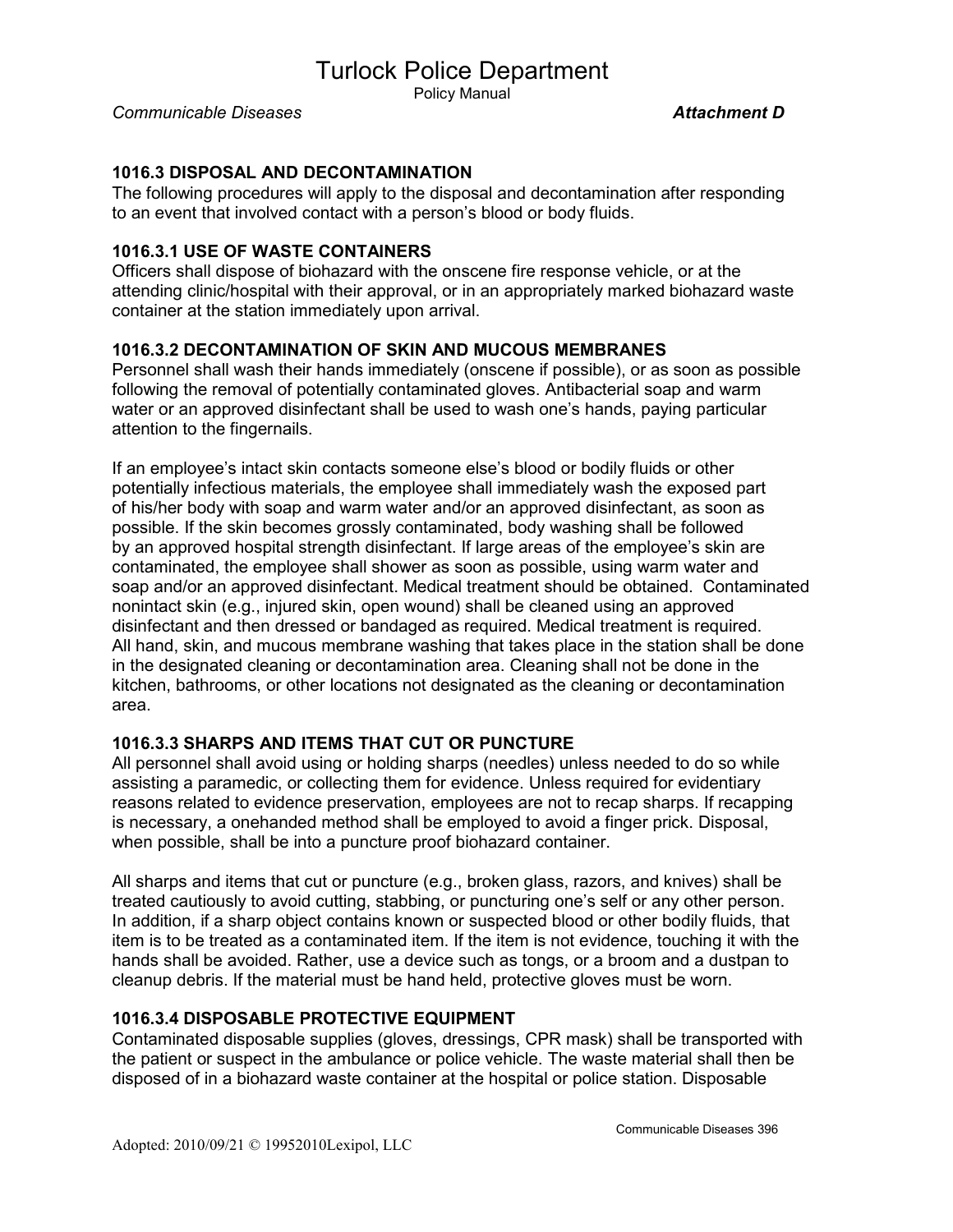Policy Manual

#### Communicable Diseases **Attachment D**

gloves are to be worn while placing the waste into the waste biohazard container, placing the gloves in with the waste when through.

#### 1016.3.5 DECONTAMINATION OF PERSONAL PROTECTIVE EQUIPMENT

After using any reusable personal protective equipment, it shall be washed or disinfected and stored appropriately. If the personal protective equipment is nonreusable

(e.g.,disposable gloves), it shall be discarded in a biohazard waste container as described in Policy Manual § 1016.3.4.

Any personal protective equipment that becomes punctured, torn, or loses its integrity, shall be removed as soon as feasible. The employee shall wash up and replace the personal protective equipment if the job has not been terminated. If this situation resulted in a contaminated nonintact skin event, Policy Manual § 1016.3.2 shall be implemented.

Contaminated reusable personal protective equipment that must be transported prior to cleaning it shall be placed into a biohazard waste bag and transported in the ambulance, paramedic truck or police vehicle. Gloves shall be worn while handling the biohazard waste bag and during placement into the biohazard waste container, and then included in with the waste.

#### 1016.3.6 DECONTAMINATION OF NONDISPOSABLE EQUIPMENT

Contaminated nondisposable equipment (e.g., flashlight, gun, baton, clothing, portable radio) shall be decontaminated as soon as possible. If it is to be transported, it shall be done by first placing it into a biohazard waste bag.

Grossly contaminated nondisposable equipment items shall be transported to a hospital, fire station, or police station for proper cleaning and disinfecting. Porous surfaces such as nylon bags and straps shall be brushed and scrubbed with a detergent and hot water, laundered and allowed to dry. Nonporous surfaces (e.g., plastic or metal) shall be brushed and scrubbed with detergent and hot water, sprayed with a bleach solution, rinsed, and allowed to dry. Delicate equipment (e.g., radios) should be brushed and scrubbed very carefully using a minimal amount of a type of germicide that is approved by Environmental Protection Agency (EPA).

While cleaning equipment, pay close attention to handles, controls, portable radios, and corners (tight spots). Equipment cleaning shall not be done in the kitchen, bathrooms, or other areas not designated as the cleaning/decontamination area.

Contaminated equipment should be cleaned using an approved EPA germicide or a 1:100 solution of chlorine bleach (one quarter cup of bleach per one gallon of water) while wearing disposable gloves and goggles. Large particles of contaminants such as, vomit, feces, blood clots, etc. should first be removed (using a disposable towel or other means to prevent direct contact) and properly disposed of.

#### 1016.3.7 DECONTAMINATION OF CLOTHING

Contaminated clothing such as uniforms and undergarments shall be removed as soon as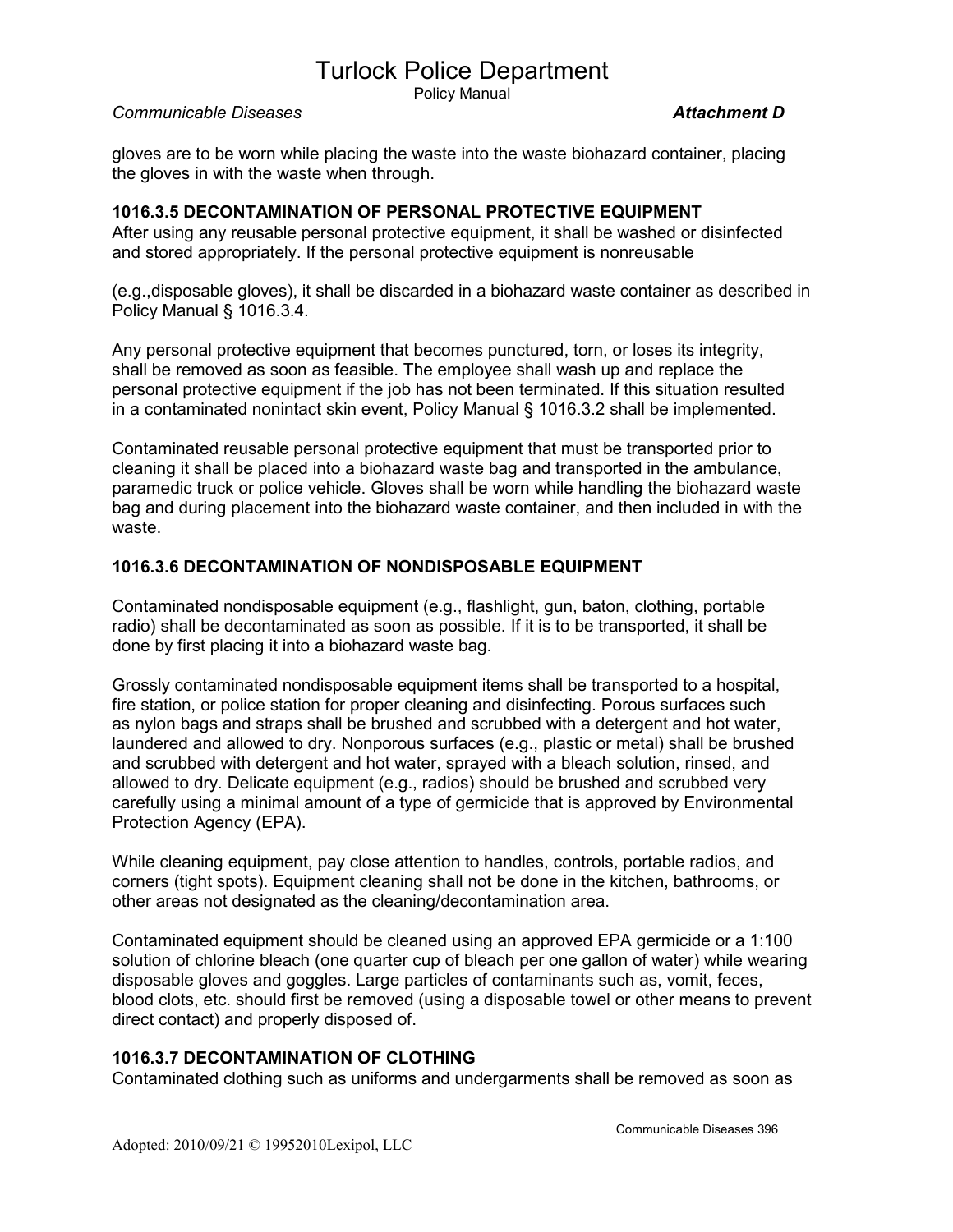Policy Manual

#### Communicable Diseases **Attachment D**

feasible and rinsed in cold water to prevent the setting of bloodstains. If the clothing may be washed in soap and hot water, do so as soon as possible.

Contaminated leather boots shall be brushed and scrubbed with detergent and hot water. If the contaminant soaked through the boot, the boot shall be discarded.

#### 1016.3.8 DECONTAMINATION OF VEHICLES

Contaminated vehicles and components such as the seats, radios, and doors shall be washed with soap and warm water and disinfected with an approved germicide as soon as feasible.

#### 1016.3.9 DECONTAMINATION OF STATION AND CLEANING AREA

The ECO shall designate a location at the station that will serve as the area for cleaning/decontamination. This area is to be used to keep equipment clean and sanitary and for the employees to wash any potential contamination from their bodies. This area is to be thoroughly cleaned after each use and to be maintained in a clean and sanitary order at all times between each use. The application of cosmetics, smoking cigarettes, food and drink are prohibited in this designated area at all times.

#### 1016.4 POSTEXPOSURE REPORTING AND FOLLOWUP REQUIREMENTS

In actual or suspected exposure incidents, proper documentation and followup action must occur to limit potential liabilities and to ensure the best protection and care for the employee(s).

#### 1016.4.1 EMPLOYEE RESPONSIBILITY TO REPORT EXPOSURE

To provide appropriate and timely treatment should exposure occur, all employees shall verbally report the exposure to their immediate supervisor and complete a written exposure report as soon as possible following the exposure or suspected exposure. That report shall be submitted to the employee's immediate supervisor. Additionally, employees should document in the exposure report whether they would like the person who was the source of the exposure to be tested for communicable diseases.

#### 1016.4.2 SUPERVISOR REPORTING REQUIREMENTS

The supervisor onduty shall investigate every exposure that occurs as soon as possible following the incident, while gathering the following information:

- (a) Name and social security number of the employee(s) exposed.
- (b) Date and time of incident.
- (c) Location of incident.
- (d) What potentially infectious materials were involved.
- (e) Source of material or person.
- (f) Current location of material or person.
- (g) Work being done during exposure.
- (h) How the incident occurred or was caused.
- (i) PPE in use at the time of the incident.
- (j) Actions taken postevent
- (e.g., cleanup,

notifications).

The supervisor shall advise the employee of the laws and regulations concerning disclosure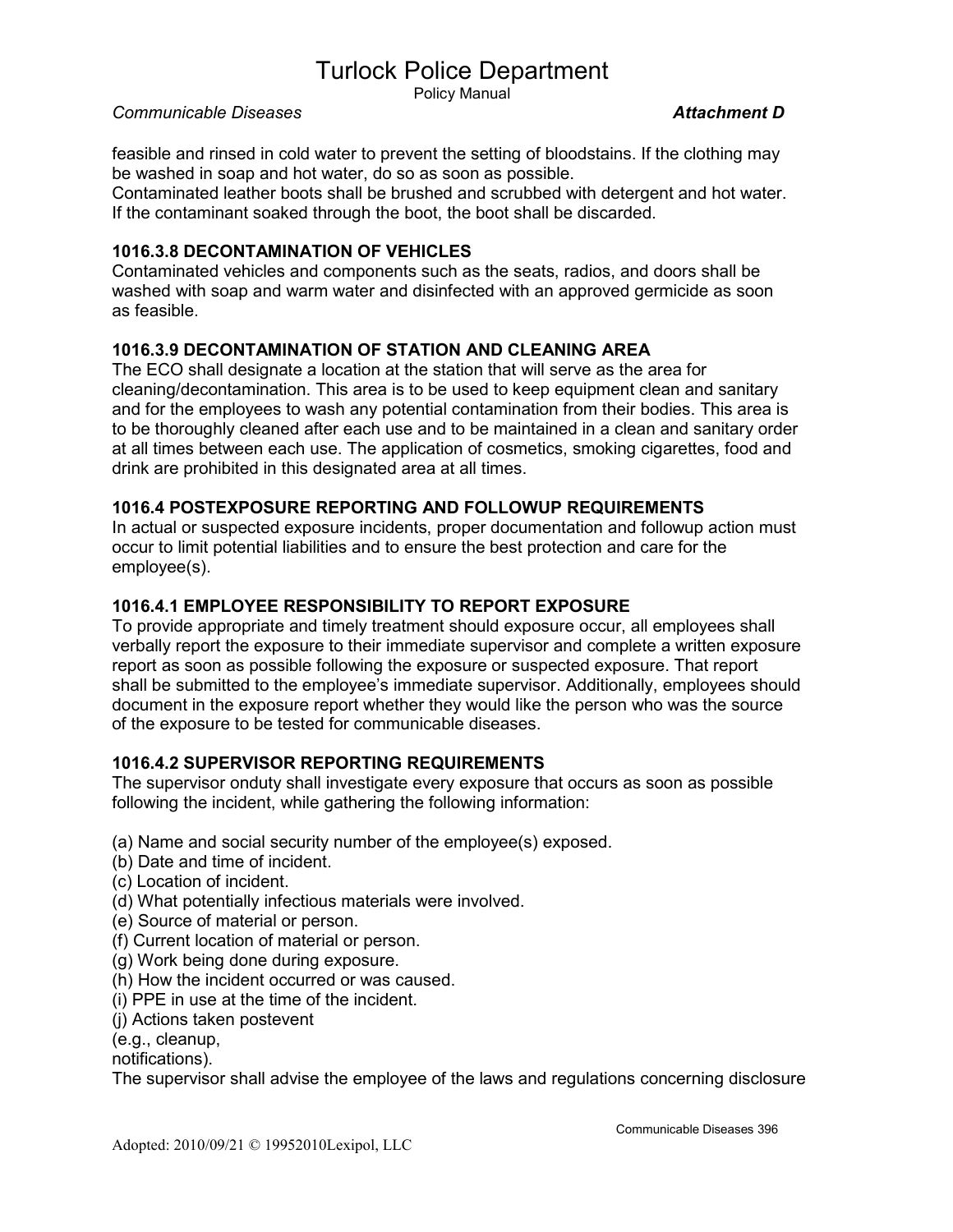Policy Manual

#### Communicable Diseases **Attachment D**

of the identity and infectious status of a source, and Policy § 1016.5, which addresses source testing.

If the ECO is unavailable to seek testing of the person who was the source of the exposure, it is the responsibility of the exposed employee's supervisor to ensure testing is sought (Policy § 1016.5).

#### 1016.4.3 MEDICAL CONSULTATION, EVALUATION, AND TREATMENT

Any employee who was exposed or suspects he/she was exposed to HIV or to hepatitis B or C should be seen by a physician or qualified health care provider as soon as possible. Employees and Supervisors shall following the reporting guidelines outlined in Policy Manual § 1042. The doctor or qualified health care provider should be provided with the supervisor's report and the employee's medical records relevant to the visit and examination. The blood of the exposed employee shall be tested.

The health care professional will provide the ECO and/or the City's Risk Manager with a written opinion/evaluation of the exposed employee's medical condition. This opinion should only contain the following information:

• If a postexposure treatment is indicated for the employee.

• If the employee received a postexposure treatment.

• Confirmation that the employee received the evaluation results.

• Confirmation that the employee was informed of any medical condition resulting from the exposure incident and whether further treatment or evaluation will be required.

• Whether communicable disease testing from the source is warranted, and if so, which diseases should the testing include.

All other findings or diagnosis shall remain confidential and are not to be included in the written report.

#### 1016.4.4 COUNSELING

The Department shall provide the exposed employee (and his/her family if necessary) the opportunity for counseling and consultation.

#### 1016.4.5 CONFIDENTIALITY OF REPORTS

Most of the information involved in this process must remain confidential. All medical records stemming from an exposure incident will be maintained in accordance with Policy Manual § 1026.

#### 1016.5 SOURCE TESTING

Testing for communicable diseases of a person who was the source of an exposure should be sought when it is desired by the exposed employee or when it is otherwise appropriate. There are four methods to obtain such testing. It is the responsibility of the ECO to ensure the proper testing and reporting occur. These methods are:

(a) Obtaining voluntary consent from any person who may be the source of an exposure covering testing for any communicable disease.

(b) Filing a report with the County Health Officer when an employee is exposed to the bodily fluids of an arrestee. The County Health Officer may pursue testing for HIV or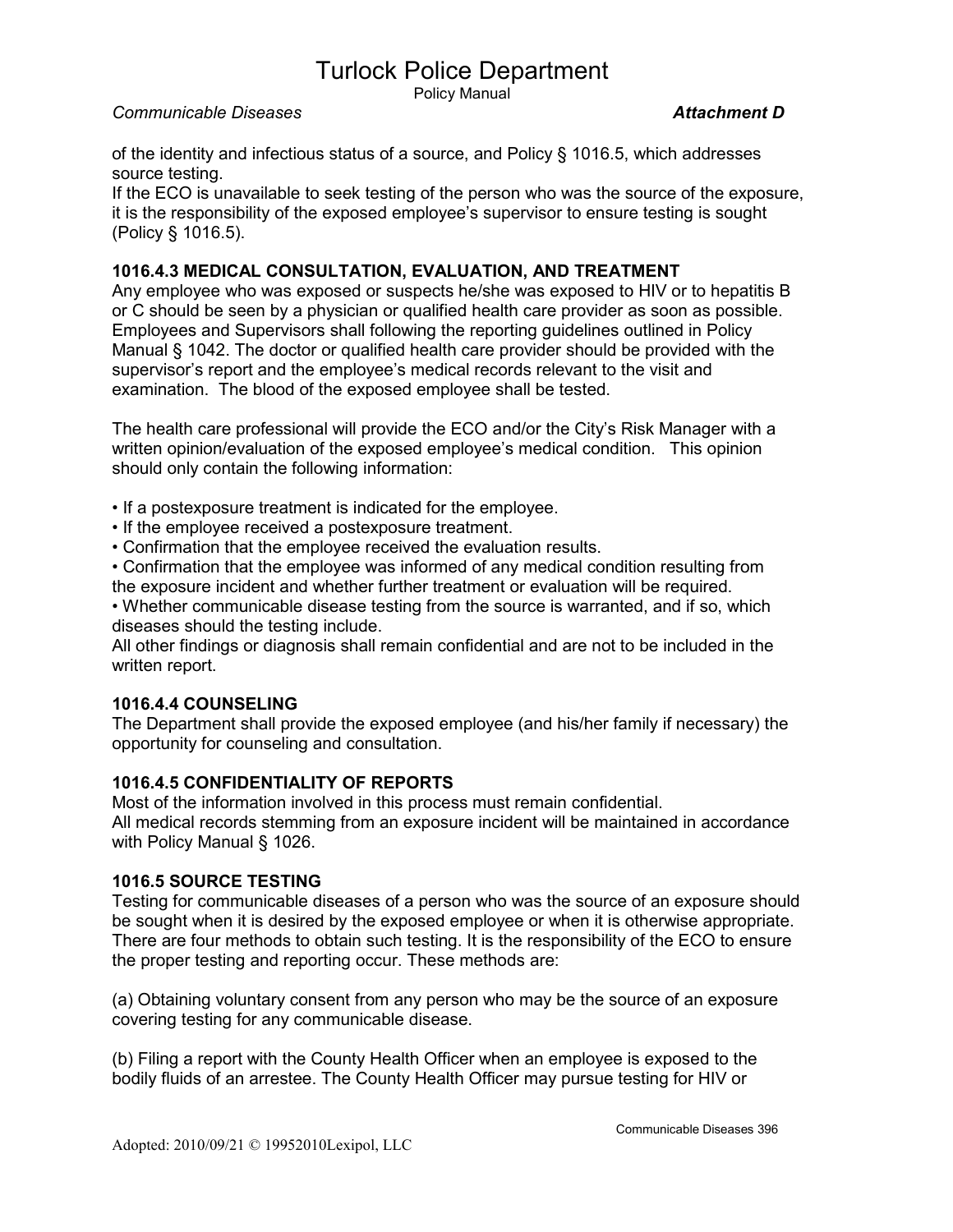Policy Manual

Communicable Diseases **Attachment D** 

hepatitis B or C (Penal Code § 7510 et seq.).

(c) Seeking consent for testing or applying for a court order for HIV, hepatitis B and hepatitis C testing (Health and Safety Code § 121060 et seq.).

(d) Seeking a court order when the person who may be the source of an exposure will not consent to testing and the exposure does not fall under the statutory schemes for testing. This covers testing for any communicable disease as deemed appropriate by a health care professional and documented in the request for the court order.

#### 1016.5.1 EXPOSURE FROM A NONARRESTEE

Upon notification of an employee's exposure to a person who was not arrested, the ECO should attempt to determine if the person who was the source of the exposure will voluntarily

consent to testing. If consent is indicated, the following steps should be taken:

(a) A licensed health care provider should notify the person to be tested of the exposure and make a good faith effort to obtain voluntary informed consent from the person or

his/her authorized legal representative to perform a test for HIV, hepatitis B, hepatitis C and other communicable diseases the health care provider deems appropriate. (b) The voluntary informed consent obtained by the health care provider must be in writing and include consent for three specimens of blood for testing. The ECO should document the consent as a supplement to the Exposure Control Report.

(c) The results of the tests should be made available to the source and the exposed employee.

If consent is not obtained, the ECO should promptly consult with City Attorney and consider requesting that a court order be sought for appropriate testing.

#### 1016.5.2 EXPOSURE FROM AN ARRESTEE

Upon notification of an exposure to an employee by a person who was arrested, the ECO should take the following steps:

(a) Comply with the statutory scheme of Health and Safety Code § 121060. This includes seeking consent from the person who was the source of the exposure and seeking a court order if consent is not given.

(b) Take reasonable steps to immediately contact the County Health Officer and provide preliminary information regarding the circumstances of the exposure and the status of the involved individuals to determine whether the County Health Officer will order testing (Penal Code § 7510).

(c) In all cases, comply with the reporting and testing scheme of Penal Code § 7510 et seq. This includes completing a State Department of Health Services Form CDPH 8479 and submitting it to the County Health Officer with a copy of the Exposure Control